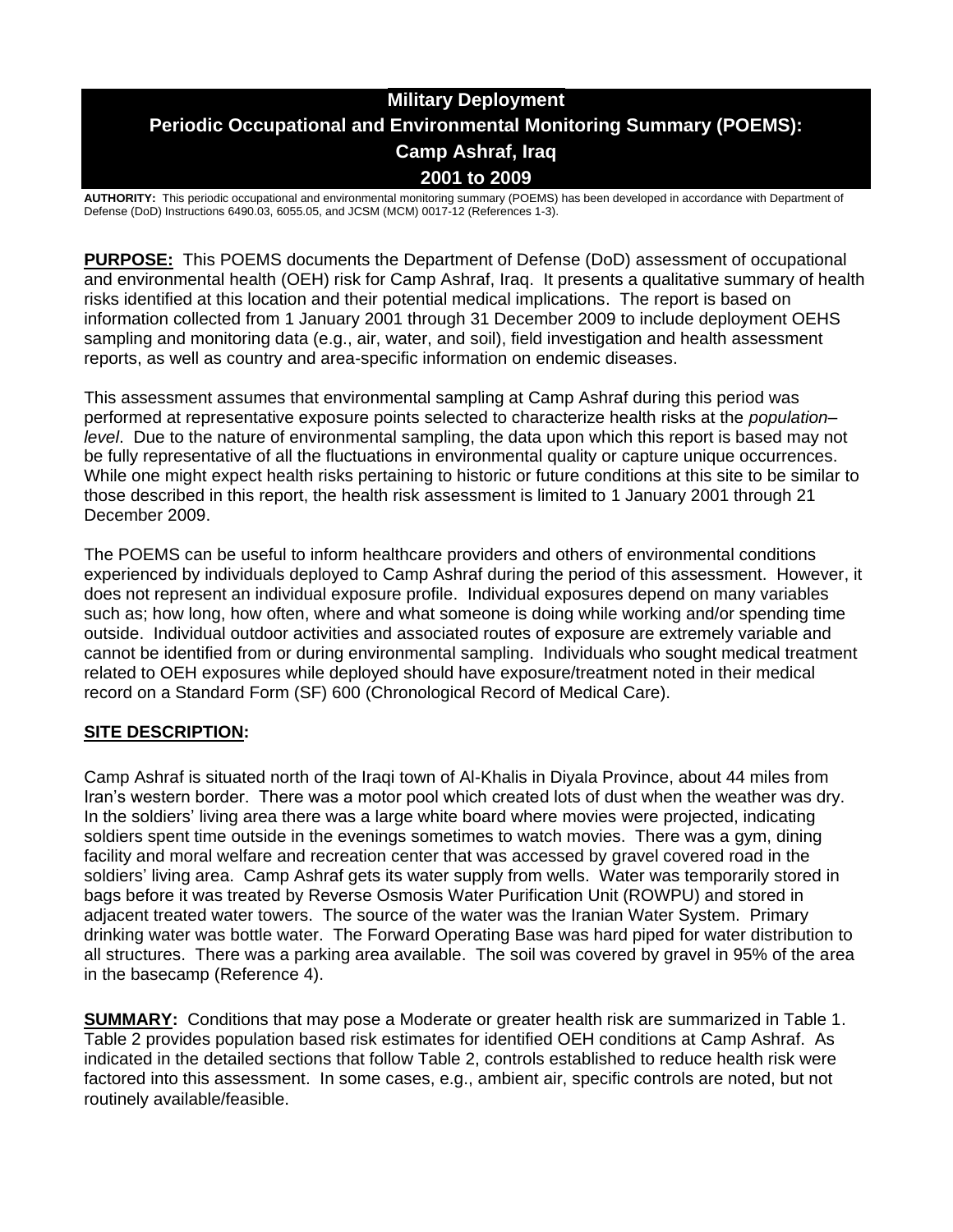### **Table 1: Summary of Occupational and Environmental Conditions with MODERATE or Greater Health Risk**

#### *Short-term health risks & medical implications:*

The following hazards may be associated with potential acute health effects in some personnel during deployment at Base camp that includes Camp Ashraf:

Food/waterborne diseases (e.g., bacterial diarrhea, hepatitis A, typhoid/paratyphoid fever, diarrhea-cholera, diarrheaprotozoal, brucellosis, hepatitis E); other endemic diseases (cutaneous leishmaniasis (acute), Crimean-Congo hemorrhagic fever, sandfly fever, scrub typhus (mite-borne), leptospirosis, schistosomiasis, Tuberculosis (TB), rabies, Q fever, soil transmitted helminthes (hookworm, strongyloidiasis, cutaneous larva migrans)); and heat stress. For food/waterborne diseases (e.g., bacterial diarrhea, hepatitis A, typhoid/paratyphoid fever, diarrhea-cholera, diarrhea-protozoal, brucellosis, hepatitis E), if ingesting local food and water, the health effects can temporarily incapacitate personnel (diarrhea) or result in prolonged illness (hepatitis A, typhoid/paratyphoid fever, brucellosis, hepatitis E). Risks from food/waterborne diseases may have been reduced with preventive medicine controls and mitigation, which includes hepatitis A and typhoid fever vaccinations and only drinking from approved water sources in accordance with standing CENTCOM policy. For other vector-borne endemic diseases (cutaneous leishmaniasis (acute), Crimean-Congo hemorrhagic fever, sandfly fever, scrub typhus (mite-borne)), these diseases may constitute a significant risk due to exposure to biting vectors; risk reduced to 'Low' by proper wear of the treated uniform, application of repellent to exposed skin, bed net use, and appropriate chemoprophylaxis, as well as minimizing areas of standing water and other vector-breeding areas. For water contact diseases (leptospirosis, schistosomiasis), activities involving extensive contact with surface water increase risk. For respiratory diseases (TB), personnel in close-quarter conditions could have been at risk for person-to-person spread. Animal contact diseases (rabies, Q fever), pose year-round risk. For soil transmitted helminthes (hookworm, strongyloidiasis, cutaneous larva migrans), risk may have been reduced by limiting exposure to soil contaminated with human or animal feces (including not sleeping on bare ground, and not walking barefoot). For heat stress, risk can be greater during months of May through October, and greater for susceptible persons including those older than 45, of low fitness level, unacclimatized, or with underlying medical conditions, and those under operational constraints (equipment, PPE, vehicles). Risks from heat stress may have been reduced with preventive medicine controls, work-rest cycles, proper hydration and nutrition, and mitigation.

Air quality: For inhalable coarse particulate matter less than 10 micrometers in diameter (PM<sub>10</sub>) from environmental dust, the PM<sup>10</sup> overall short-term health risk was not evaluated due insufficient data for analysis. For inhalable fine particulate matter less than 2.5 micrometers in diameter (PM<sub>2.5</sub>) from environmental dust, the PM<sub>2.5</sub> overall short-term health risk was not evaluated due insufficient data for analysis. However, the Camp Ashraf and vicinity area is a dust-prone desert environment, with a semi-arid climate, also subject to vehicle traffic. Consequently, exposures to  $PM_{10}$  and  $PM_{2.5}$  may vary, as conditions may vary, and may result in mild to more serious short-term health effects (e.g., eye, nose or throat and lung irritation) in some personnel while at this site, particularly exposures to high levels of dust such as during high winds or dust storms. For PM<sub>10</sub> and PM<sub>2.5</sub>, certain subgroups of the deployed forces (e.g., those with pre-existing asthma/cardiopulmonary conditions) are at greatest risk of developing notable health effects. Burn pits and/or incinerators might have existed at Camp Ashraf and vicinity (for example, burn pits used by the local population); however, there are no reports or sampling data to indicate their presence or absence. There was only mention of smoke from a burn pit appearing near the common area, but no other information. Consequently, the PM10 and the PM2.5 overall short-term health risks specifically for burn pits were not evaluated – see Section 10.7. Where burn pits exist, exposures may vary, and exposures to high levels of PM<sub>10</sub> and PM<sub>2.5</sub> from smoke may result in mild to more serious short-term health effects (e.g., eye, nose or throat and lung irritation) in some personnel and certain subgroups. Although most short-term health effects from exposure to particulate matter and burn pit smoke should have resolved post-deployment, providers should be prepared to consider the relationship between deployment exposures and current complaints. Some individuals may have sought treatment for acute respiratory irritation while at Camp Ashraf and vicinity. Personnel who reported with symptoms or required treatment while at site(s) with burn pit activity should have exposure and treatment noted in medical record (e.g., electronic medical record and/or on a Standard Form (SF) 600 (*Chronological Record of Medical Care*).

### *Long-term health risks & medical implications:*

The following hazards may be associated with potential chronic health effects in some personnel during deployment at Base camp that includes Camp Ashraf:

Air quality: For inhalable fine particulate matter less than 2.5 micrometers in diameter (PM<sub>2.5</sub>) from environmental dust, the overall long-term health risk was not evaluated due insufficient data for analysis. Inhalable coarse particulate matter less than 10 micrometers in diameter (PM<sub>10</sub>) from environmental dust was not evaluated for long-term health risk due to insufficient data for analysis and no available health guidelines. However, the Camp Ashraf and vicinity area is a dust-prone desert environment, with a semi-arid climate, also subject to vehicle traffic, and conditions may have varied. Burn pits and/or incinerators might have existed near Camp Ashraf and vicinity (for example, burn pits used by the local population); however, there are no reports or sampling data to indicate their effect. There was only mention of smoke from a burn pit appearing near the common area, but no other information. Consequently, the  $PM_{10}$  and the  $PM_{2.5}$  overall long-term health risks specifically for burn pits were not evaluated – see Section 10.7. However, burn pit exposures may vary, as conditions may have varied. For inhalational exposure to high levels of dust containing  $PM_{10}$  and  $PM_{2.5}$ , such as during high winds or

> Page 2 of 26 Reviewed by CENTCOM SG (6 Nov 2017) Final Approval Date (28 February 2018)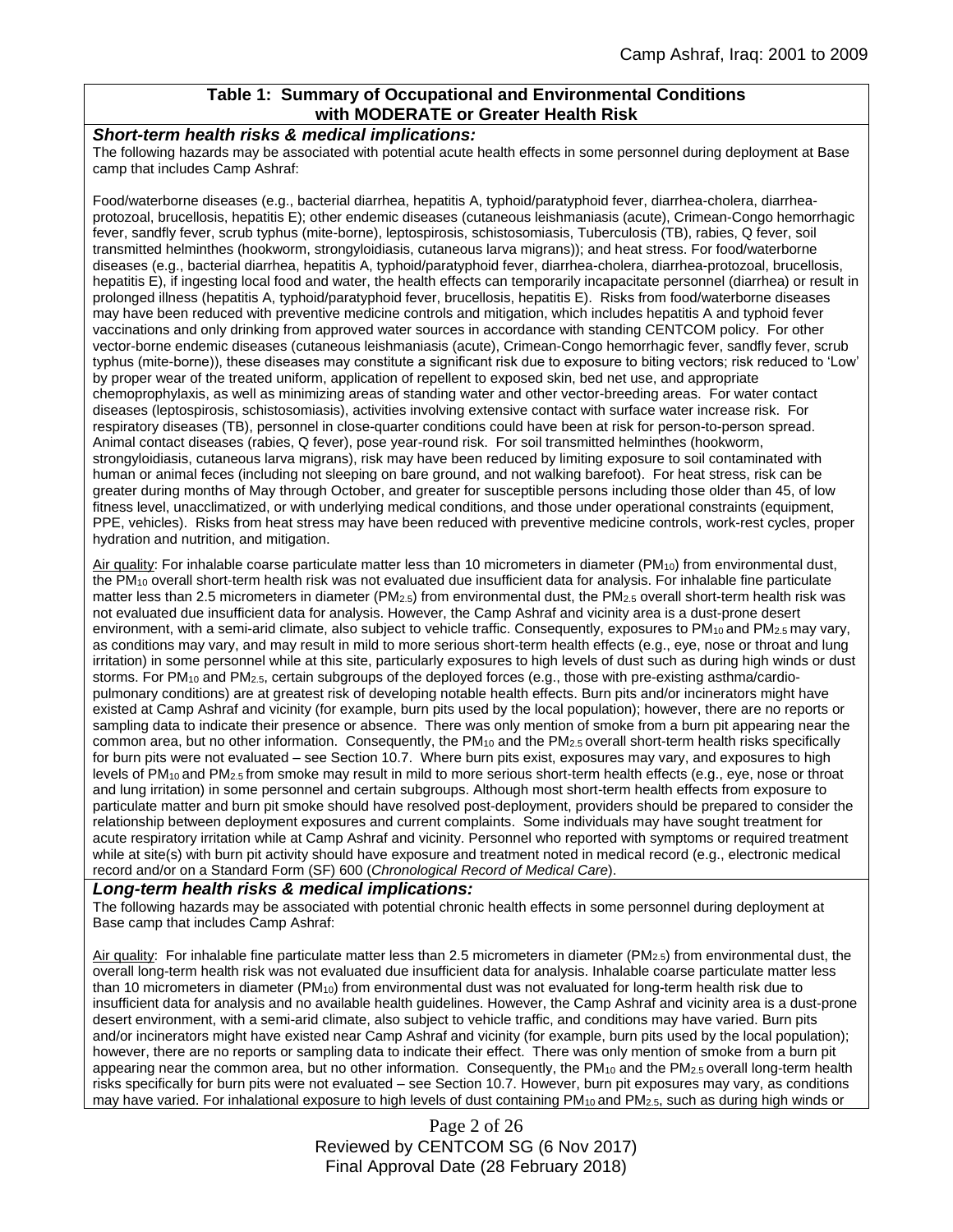dust storms, and for exposures to burn pit smoke, it is considered possible that some otherwise healthy personnel, who were exposed for a long-term period to dust and particulate matter, could develop certain health conditions (e.g., reduced lung function, cardiopulmonary disease). Personnel with a history of asthma or cardiopulmonary disease could potentially be more likely to develop such chronic health conditions. While the dust and particulate matter exposures and possible exposures to burn pits are acknowledged, at this time there were no specific recommended, post-deployment medical surveillance evaluations or treatments. Providers should still consider overall individual health status (e.g., any underlying conditions/susceptibilities) and any potential unique individual exposures (such as burn pits/barrels, incinerators, occupational or specific personal dosimeter data) when assessing individual concerns. Certain individuals may need to be followed/evaluated for specific occupational exposures/injuries (e.g., annual audiograms as part of the medical surveillance for those enrolled in the Hearing Conservation Program; and personnel covered by Respiratory Protection Program and/or Hazardous Waste/Emergency Responders Medical Surveillance).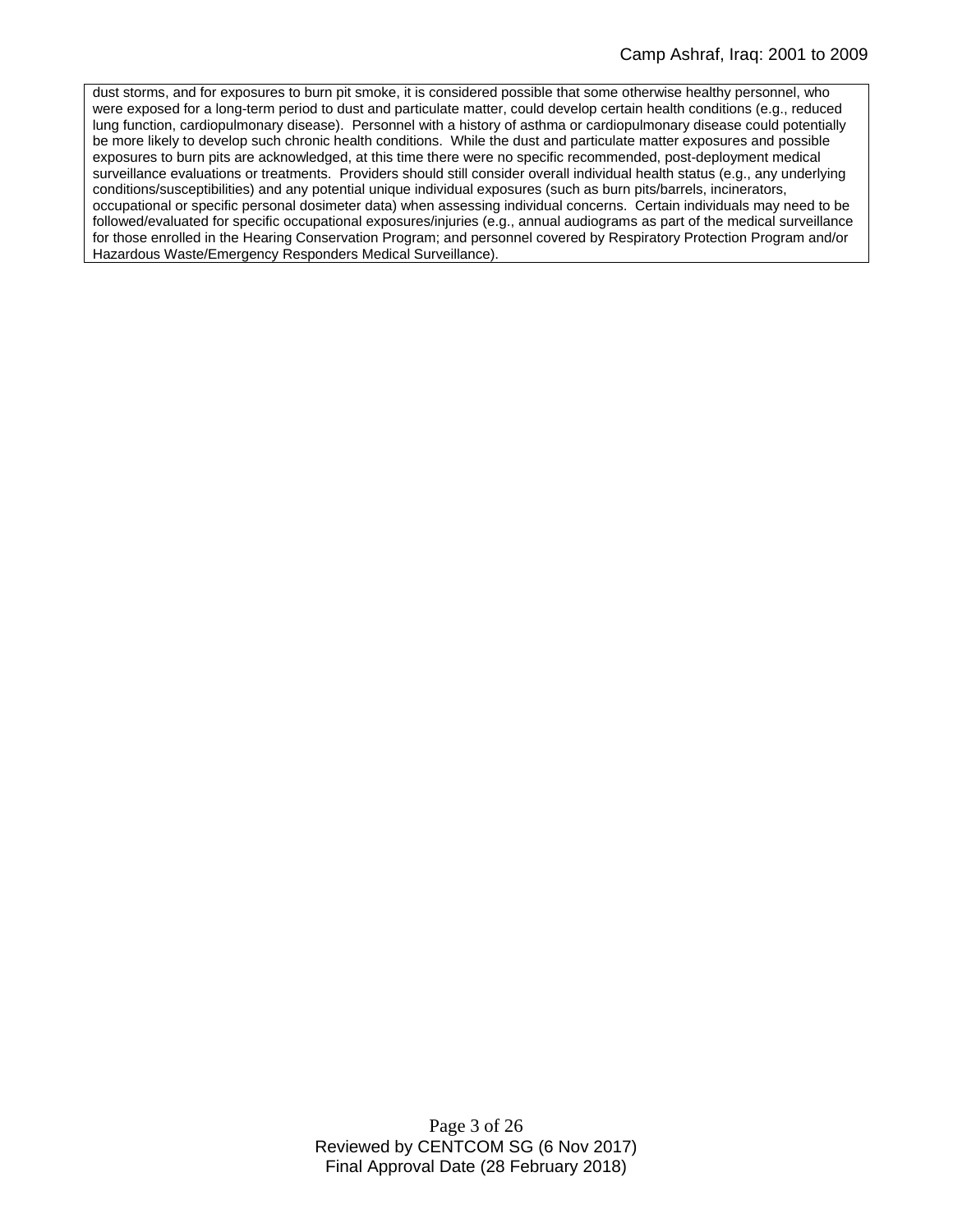| Source of<br><b>Identified Health</b><br>Risk <sup>3</sup>                                | Unmitigated Health Risk Estimate <sup>4</sup>                                                                                                                                                                                                                                                                                                                                                                                                                                                                                                                                                                                                                                                                                                                                                                            | <b>Control Measures</b><br>Implemented                                                                                                                 | <b>Residual Health Risk Estimate<sup>4</sup></b>                                                                                                                                                                                                                                                                                                                                                                                                                                                                                                                                                                                                                                                                                                                                                               |
|-------------------------------------------------------------------------------------------|--------------------------------------------------------------------------------------------------------------------------------------------------------------------------------------------------------------------------------------------------------------------------------------------------------------------------------------------------------------------------------------------------------------------------------------------------------------------------------------------------------------------------------------------------------------------------------------------------------------------------------------------------------------------------------------------------------------------------------------------------------------------------------------------------------------------------|--------------------------------------------------------------------------------------------------------------------------------------------------------|----------------------------------------------------------------------------------------------------------------------------------------------------------------------------------------------------------------------------------------------------------------------------------------------------------------------------------------------------------------------------------------------------------------------------------------------------------------------------------------------------------------------------------------------------------------------------------------------------------------------------------------------------------------------------------------------------------------------------------------------------------------------------------------------------------------|
| <b>AIR</b>                                                                                |                                                                                                                                                                                                                                                                                                                                                                                                                                                                                                                                                                                                                                                                                                                                                                                                                          |                                                                                                                                                        |                                                                                                                                                                                                                                                                                                                                                                                                                                                                                                                                                                                                                                                                                                                                                                                                                |
| Particulate<br>matter less than<br>10 micrometers<br>in diameter<br>$(PM_{10})$           | Short-term: Not enough data were<br>available for analysis to characterize<br>short-term health risk. Daily levels<br>vary, acute health effects (e.g., upper<br>respiratory tract irritation) more<br>pronounced during days with elevated<br>PM levels. More serious effects are<br>possible in susceptible persons (e.g.,<br>those with asthma/pre-existing<br>respiratory diseases).                                                                                                                                                                                                                                                                                                                                                                                                                                 | Limiting strenuous<br>physical activities when air<br>quality is especially poor;<br>and actions such as<br>closing tent flaps,<br>windows, and doors. | Short-term: Not enough data were<br>available for analysis to characterize<br>short-term health risk. Daily levels<br>vary, acute health effects (e.g., upper<br>respiratory tract irritation) more<br>pronounced during days with elevated<br>PM levels. More serious effects are<br>possible in susceptible persons (e.g.,<br>those with asthma/pre-existing<br>respiratory diseases).                                                                                                                                                                                                                                                                                                                                                                                                                       |
|                                                                                           | Long-term: No health guidelines                                                                                                                                                                                                                                                                                                                                                                                                                                                                                                                                                                                                                                                                                                                                                                                          |                                                                                                                                                        | Long-term: No health guidelines                                                                                                                                                                                                                                                                                                                                                                                                                                                                                                                                                                                                                                                                                                                                                                                |
| Particulate<br>matter less than<br>2.5 micrometers<br>in diameter<br>(PM <sub>2.5</sub> ) | Short-term: Not enough data were<br>available for analysis to characterize<br>short-term health risk. Because Camp<br>Ashraf is situated in a dusty semi-arid<br>desert environment, a majority of the<br>time mild acute (short term) health<br>effects are anticipated. Elevated levels<br>may produce mild eye, nose, or throat<br>irritation in some personnel and pre-<br>existing health conditions (e.g.,<br>asthma, or cardiopulmonary diseases)<br>may be exacerbated.<br>Long-term: Insufficient data were<br>available for analysis to characterize<br>long-term health risk. A small<br>percentage of personnel may be at<br>increased risk for developing chronic<br>conditions, particularly those more<br>susceptible to acute effects (e.g.,<br>those with asthma/pre-existing<br>respiratory diseases). | Limiting strenuous<br>physical activities when air<br>quality is especially poor;<br>and actions such as<br>closing tent flaps,<br>windows, and doors. | Short-term: Not enough data were<br>available for analysis to characterize<br>short-term health risk. Because Camp<br>Ashraf is situated in a dusty semi-arid<br>desert environment, a majority of the<br>time mild acute (short term) health<br>effects are anticipated. Elevated levels<br>may produce mild eye, nose, or throat<br>irritation in some personnel and pre-<br>existing health conditions (e.g.,<br>asthma, or cardiopulmonary diseases)<br>may be exacerbated.<br>Long-term: No data were available for<br>analysis to characterize long-term<br>health risk. A small percentage of<br>personnel may be at increased risk for<br>developing chronic conditions,<br>particularly those more susceptible to<br>acute effects (e.g., those with<br>asthma/pre-existing respiratory<br>diseases). |
| <b>Water</b>                                                                              |                                                                                                                                                                                                                                                                                                                                                                                                                                                                                                                                                                                                                                                                                                                                                                                                                          |                                                                                                                                                        |                                                                                                                                                                                                                                                                                                                                                                                                                                                                                                                                                                                                                                                                                                                                                                                                                |
| <b>Consumed Water</b><br>(Water Used for<br>Drinking)                                     | Short-term: Low                                                                                                                                                                                                                                                                                                                                                                                                                                                                                                                                                                                                                                                                                                                                                                                                          | U.S. Army Public Health<br>Center (USAPHC) former                                                                                                      | Short-term: Low                                                                                                                                                                                                                                                                                                                                                                                                                                                                                                                                                                                                                                                                                                                                                                                                |
|                                                                                           | Long-term: Low                                                                                                                                                                                                                                                                                                                                                                                                                                                                                                                                                                                                                                                                                                                                                                                                           | U.S. Army Veterinary<br>Command (VETCOM)<br>approved bottled water<br>and potable water only<br>from approved water<br>sources                         | Long-term: Low                                                                                                                                                                                                                                                                                                                                                                                                                                                                                                                                                                                                                                                                                                                                                                                                 |
| Water for Other<br>Purposes                                                               | Short-term: Not an identified source of<br>health risk                                                                                                                                                                                                                                                                                                                                                                                                                                                                                                                                                                                                                                                                                                                                                                   | Water treated in<br>accordance with                                                                                                                    | Short-term: Not an identified source of<br>health risk                                                                                                                                                                                                                                                                                                                                                                                                                                                                                                                                                                                                                                                                                                                                                         |
|                                                                                           | Long-term: Not an identified source of<br>health risk                                                                                                                                                                                                                                                                                                                                                                                                                                                                                                                                                                                                                                                                                                                                                                    | standards applicable to its<br>intended use                                                                                                            | Long-term: Not an identified source of<br>health risk                                                                                                                                                                                                                                                                                                                                                                                                                                                                                                                                                                                                                                                                                                                                                          |
| <b>ENDEMIC</b><br><b>DISEASE</b>                                                          |                                                                                                                                                                                                                                                                                                                                                                                                                                                                                                                                                                                                                                                                                                                                                                                                                          |                                                                                                                                                        |                                                                                                                                                                                                                                                                                                                                                                                                                                                                                                                                                                                                                                                                                                                                                                                                                |

**Table 2. Population-Based Health Risk Estimates - Camp Ashraf 1, 2**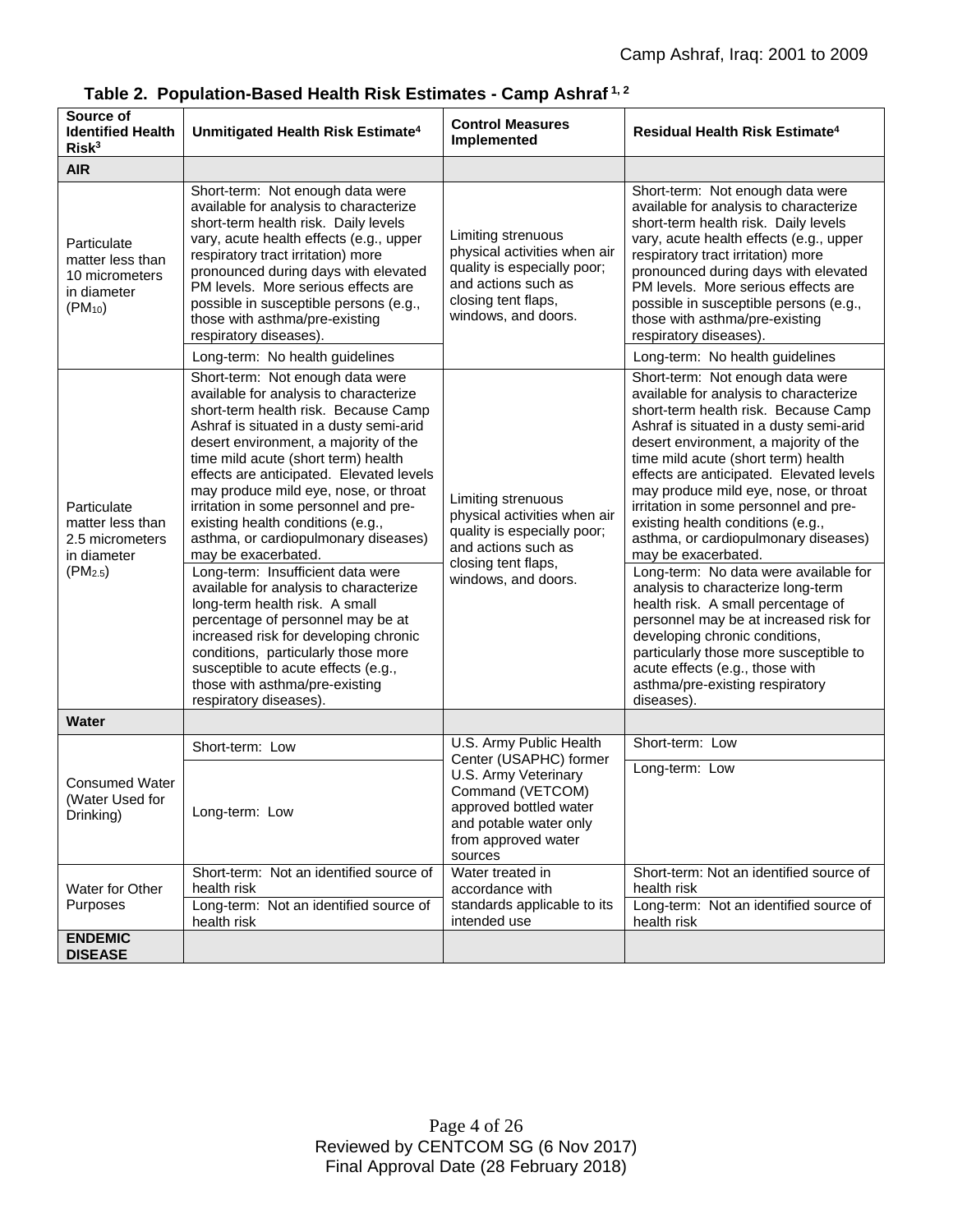| Source of<br><b>Identified Health</b><br>Risk <sup>3</sup>       | Unmitigated Health Risk Estimate <sup>4</sup>                                                                                                                                                                                                                                                                                                                                      | <b>Control Measures</b><br>Implemented                                                                                                                                                                                                                                                                  | <b>Residual Health Risk Estimate<sup>4</sup></b>               |
|------------------------------------------------------------------|------------------------------------------------------------------------------------------------------------------------------------------------------------------------------------------------------------------------------------------------------------------------------------------------------------------------------------------------------------------------------------|---------------------------------------------------------------------------------------------------------------------------------------------------------------------------------------------------------------------------------------------------------------------------------------------------------|----------------------------------------------------------------|
| Food<br>borne/Waterborne<br>(e.g., diarrhea-<br>bacteriological) | Short-term: Variable, (bacterial<br>diarrhea, hepatitis A, typhoid fever) to<br>Moderate (diarrhea-cholera, diarrhea-<br>protozoal, brucellosis and hepatitis E).<br>If local food/water were consumed, the<br>health effects can temporarily<br>incapacitate personnel (diarrhea) or<br>result in prolonged illness (Hepatitis A,<br>Typhoid fever, Brucellosis, Hepatitis<br>Е). | Preventive measures<br>include Hepatitis A and<br>Typhoid fever vaccination<br>and consumption of food<br>and water only from<br>approved sources.                                                                                                                                                      | Short-term: Low to none                                        |
|                                                                  | Long-term: none identified                                                                                                                                                                                                                                                                                                                                                         |                                                                                                                                                                                                                                                                                                         | Long-term: No data available                                   |
| Arthropod Vector<br><b>Borne</b>                                 | Short-term: Variable, Moderate for<br>leishmaniasis-cutaneous, Crimean-<br>Congo hemorrhagic fever, and sandfly<br>fever; Low for West Nile fever, sindbis,<br>rickettsioses-tickborne and typhus-<br>fleaborne                                                                                                                                                                    | Preventive measures<br>include proper wear of<br>treated uniform,<br>application of repellent to<br>exposed skin, and bed net<br>use, minimizing areas of<br>standing water and<br>appropriate<br>chemoprophylaxis.                                                                                     | Short-term: Low                                                |
|                                                                  | Long-term: Low (Leishmaniasis-<br>visceral infection)                                                                                                                                                                                                                                                                                                                              |                                                                                                                                                                                                                                                                                                         | Long-term: No data available                                   |
|                                                                  | Short-term: Moderate for leptospirosis<br>and schistosomiasis.                                                                                                                                                                                                                                                                                                                     | Control measures<br>implemented: Avoid water                                                                                                                                                                                                                                                            | Short-term: Moderate for leptospirosis<br>and schistosomiasis. |
| <b>Water-Contact</b><br>(e.g., wading,<br>swimming)              | Long-term: No data available                                                                                                                                                                                                                                                                                                                                                       | contact and recreational<br>water activities, properly<br>wear of the uniform<br>(especially footwear), and<br>utilize protective coverings<br>for cuts/abraded skin.                                                                                                                                   | Long-term: No data available                                   |
| Respiratory                                                      | Short-term: Variable; Moderate for<br>tuberculosis (TB) to Low for<br>meningococcal meningitis and Middle<br>East respiratory syndrome coronavirus<br>(MERS-CoV).                                                                                                                                                                                                                  | Providing adequate living<br>and work space; medical<br>screening; vaccination                                                                                                                                                                                                                          | Short-term: Low                                                |
|                                                                  | Long-term: No data available                                                                                                                                                                                                                                                                                                                                                       |                                                                                                                                                                                                                                                                                                         | Long-term: No data available                                   |
| <b>Animal Contact</b>                                            | Short-term: Variable; Moderate for<br>rabies and Q-fever, and Low for<br>Anthrax and avian influenza.                                                                                                                                                                                                                                                                              | Prohibiting contact with,<br>adoption, or feeding of<br>feral animals IAW U.S.                                                                                                                                                                                                                          | Short-term: No data available                                  |
|                                                                  | Long-term: Low (Rabies)                                                                                                                                                                                                                                                                                                                                                            | <b>Central Command</b><br>(CENTCOM) General<br>Order (GO) 1C. Risks are<br>further reduced in the<br>event of assessed contact<br>by prompt post-exposure<br>rabies prophylaxis IAW<br>The Center for Disease<br>Control's (CDC) Advisory<br>Committee on<br><b>Immunization Practices</b><br>guidance. | Long-term: No data available                                   |
| Soil-transmitted                                                 | Short-term: Moderate for soil<br>transmitted helminthes (hookworm,<br>strongyloidiasis, cutaneous larva<br>migrans).                                                                                                                                                                                                                                                               | Risk was reduced to Low<br>by limiting exposure to soil<br>contaminated with human<br>or animal feces (including<br>sleeping on bare ground,<br>and walking barefoot).                                                                                                                                  | Short-term: Low                                                |
|                                                                  | Long-term: No data available                                                                                                                                                                                                                                                                                                                                                       |                                                                                                                                                                                                                                                                                                         | Long-term: No data available                                   |
| <b>VENOMOUS</b><br><b>ANIMAL/</b>                                |                                                                                                                                                                                                                                                                                                                                                                                    |                                                                                                                                                                                                                                                                                                         |                                                                |

Page 5 of 26 Reviewed by CENTCOM SG (6 Nov 2017) Final Approval Date (28 February 2018)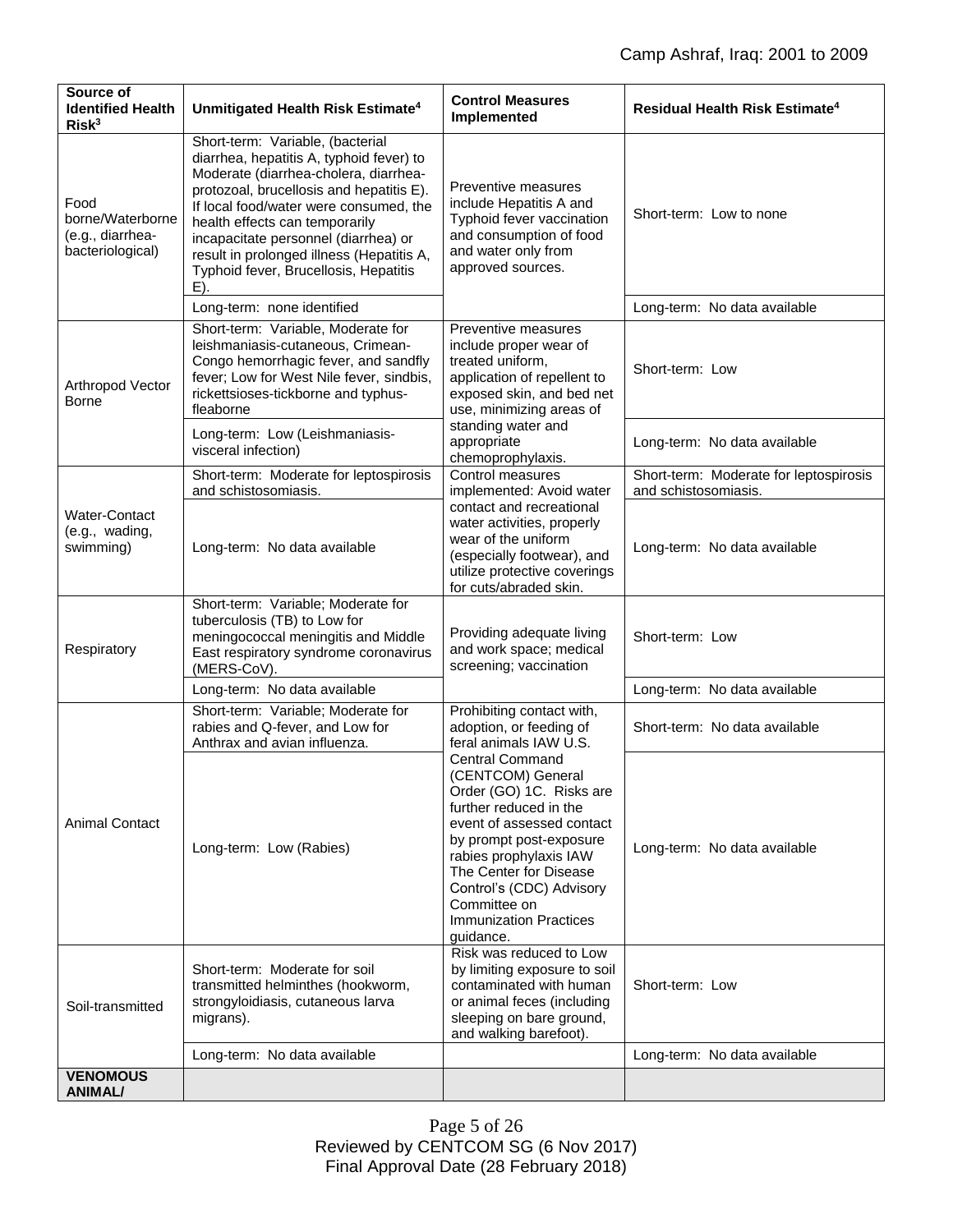| Source of<br><b>Identified Health</b><br>Risk <sup>3</sup> | Unmitigated Health Risk Estimate <sup>4</sup>                                                                                                                                                                                                                                                                                                                                                                                                                                                        | <b>Control Measures</b><br>Implemented                                                                                                                                                                                                                                                                      | <b>Residual Health Risk Estimate<sup>4</sup></b>                                                                                                                                                                                                                                                                                                                                                                                                                                                     |
|------------------------------------------------------------|------------------------------------------------------------------------------------------------------------------------------------------------------------------------------------------------------------------------------------------------------------------------------------------------------------------------------------------------------------------------------------------------------------------------------------------------------------------------------------------------------|-------------------------------------------------------------------------------------------------------------------------------------------------------------------------------------------------------------------------------------------------------------------------------------------------------------|------------------------------------------------------------------------------------------------------------------------------------------------------------------------------------------------------------------------------------------------------------------------------------------------------------------------------------------------------------------------------------------------------------------------------------------------------------------------------------------------------|
| <b>INSECTS</b>                                             |                                                                                                                                                                                                                                                                                                                                                                                                                                                                                                      |                                                                                                                                                                                                                                                                                                             |                                                                                                                                                                                                                                                                                                                                                                                                                                                                                                      |
| Snakes,<br>scorpions, and<br>spiders                       | Short-term: Low; If encountered,<br>effects of venom vary with species<br>from mild localized swelling to<br>potentially lethal effects                                                                                                                                                                                                                                                                                                                                                              | Risk reduced by avoiding<br>contact, proper wear of<br>uniform (especially<br>footwear), and proper and<br>timely treatment.                                                                                                                                                                                | Short-term: Low; If encountered,<br>effects of venom vary with species<br>from mild localized swelling to<br>potentially lethal                                                                                                                                                                                                                                                                                                                                                                      |
|                                                            | Long-term: No data available                                                                                                                                                                                                                                                                                                                                                                                                                                                                         |                                                                                                                                                                                                                                                                                                             | Long-term: No data available                                                                                                                                                                                                                                                                                                                                                                                                                                                                         |
| <b>HEAT/COLD</b><br><b>STRESS</b>                          |                                                                                                                                                                                                                                                                                                                                                                                                                                                                                                      |                                                                                                                                                                                                                                                                                                             |                                                                                                                                                                                                                                                                                                                                                                                                                                                                                                      |
| Heat                                                       | Short-term: Variable; Risk of heat<br>injury is High for May-October, and<br>Low for all other months.                                                                                                                                                                                                                                                                                                                                                                                               | Work-rest cycles, proper<br>hydration and nutrition,<br>and Wet Bulb Globe<br>Temperature (WBGT)<br>monitoring.                                                                                                                                                                                             | Short-term: Variable; Risk of heat<br>injury in unacclimatized or susceptible<br>personnel is High for May - October,<br>and Low for all other months.                                                                                                                                                                                                                                                                                                                                               |
|                                                            | Long-term: Low, The long-term risk<br>was Low. However, the risk may be<br>greater to certain susceptible persons-<br>those older (i.e., greater than 45<br>years), in lesser physical shape, or<br>with underlying medical/health<br>conditions.                                                                                                                                                                                                                                                    |                                                                                                                                                                                                                                                                                                             | Long-term: Low, The long-term risk is<br>Low. However, the risk may be<br>greater to certain susceptible persons-<br>those older (i.e., greater than 45<br>years), in lesser physical shape, or<br>with underlying medical/health<br>conditions.                                                                                                                                                                                                                                                     |
|                                                            | Short-term: Low risk of cold<br>stress/injury.                                                                                                                                                                                                                                                                                                                                                                                                                                                       | Risks from cold stress<br>reduced with protective                                                                                                                                                                                                                                                           | Short-term: Low risk of cold<br>stress/injury.                                                                                                                                                                                                                                                                                                                                                                                                                                                       |
| Cold                                                       | Long-term: Low; Long-term health<br>implications from cold injuries are rare<br>but can occur, especially from more<br>serious injuries such as frost bite.                                                                                                                                                                                                                                                                                                                                          | measures such as use of<br>the buddy system, limiting<br>exposure during cold<br>weather, proper hydration<br>and nutrition, and proper<br>wear of issued protective<br>clothing.                                                                                                                           | Long-term: Low; Long-term health<br>implications from cold injuries are rare<br>but can occur, especially from more<br>serious injuries such as frost bite.                                                                                                                                                                                                                                                                                                                                          |
| <b>NOISE</b>                                               |                                                                                                                                                                                                                                                                                                                                                                                                                                                                                                      |                                                                                                                                                                                                                                                                                                             |                                                                                                                                                                                                                                                                                                                                                                                                                                                                                                      |
| Continuous                                                 | Short-term: Low                                                                                                                                                                                                                                                                                                                                                                                                                                                                                      |                                                                                                                                                                                                                                                                                                             | Short-term: Low                                                                                                                                                                                                                                                                                                                                                                                                                                                                                      |
| (Flightline, Power<br>Production)                          | Long-term: Low                                                                                                                                                                                                                                                                                                                                                                                                                                                                                       | Hearing protection used<br>by personnel in higher risk                                                                                                                                                                                                                                                      | Long-term: Low                                                                                                                                                                                                                                                                                                                                                                                                                                                                                       |
| Impulse                                                    | Short-term: Low                                                                                                                                                                                                                                                                                                                                                                                                                                                                                      | areas                                                                                                                                                                                                                                                                                                       | Short-term: Low                                                                                                                                                                                                                                                                                                                                                                                                                                                                                      |
|                                                            | Long-term: Low                                                                                                                                                                                                                                                                                                                                                                                                                                                                                       |                                                                                                                                                                                                                                                                                                             | Long-term: Low                                                                                                                                                                                                                                                                                                                                                                                                                                                                                       |
| <b>UNIQUE</b><br><b>INCIDENTS/</b><br><b>CONCERNS</b>      |                                                                                                                                                                                                                                                                                                                                                                                                                                                                                                      |                                                                                                                                                                                                                                                                                                             |                                                                                                                                                                                                                                                                                                                                                                                                                                                                                                      |
| Pesticides/Pest                                            | Short-term: Low                                                                                                                                                                                                                                                                                                                                                                                                                                                                                      | See Section 10.4                                                                                                                                                                                                                                                                                            | Short-term: Low                                                                                                                                                                                                                                                                                                                                                                                                                                                                                      |
| Control                                                    | Long-term: Low                                                                                                                                                                                                                                                                                                                                                                                                                                                                                       |                                                                                                                                                                                                                                                                                                             | Long-term: Low                                                                                                                                                                                                                                                                                                                                                                                                                                                                                       |
| <b>Burn Pits</b>                                           | Short-term: Burn pits and/or<br>incinerators might have existed at<br>Camp Ashraf and vicinity (for example,<br>burn pits used by the local population);<br>however, there are no reports or<br>sampling data to indicate their<br>presence or absence. There was only<br>mention of smoke from a burn pit<br>appearing near the common area, but<br>no other information. Consequently,<br>the PM <sub>10</sub> and the PM <sub>2.5</sub> overall short-<br>term health risks specifically for burn | Risks reduced by limiting<br>strenuous physical<br>activities when air quality<br>was especially poor; and<br>action such as closing tent<br>flaps, windows, and doors.<br>Other control measures<br>included locating burn pits<br>downwind of camps,<br>increased distance from<br>troop populations, and | Short-term: Burn pits and/or<br>incinerators might have existed at<br>Camp Ashraf and vicinity (for example,<br>burn pits used by the local population);<br>however, there are no reports or<br>sampling data to indicate their<br>presence or absence. There was only<br>mention of smoke from a burn pit<br>appearing near the common area, but<br>no other information. Consequently,<br>the PM <sub>10</sub> and the PM <sub>2.5</sub> overall short-<br>term health risks specifically for burn |
|                                                            | pits were not evaluated - see Section<br>10.7. Exposure to burn pit smoke is<br>variable. Exposure to high levels of<br>PM <sub>10</sub> and PM <sub>2.5</sub> from smoke may result                                                                                                                                                                                                                                                                                                                 | improved waste<br>segregation and<br>management techniques.                                                                                                                                                                                                                                                 | pits were not evaluated - see Section<br>10.7. Exposure to burn pit smoke is<br>variable. Exposure to high levels of<br>PM <sub>10</sub> and PM <sub>2.5</sub> from smoke may result                                                                                                                                                                                                                                                                                                                 |

Page 6 of 26 Reviewed by CENTCOM SG (6 Nov 2017) Final Approval Date (28 February 2018)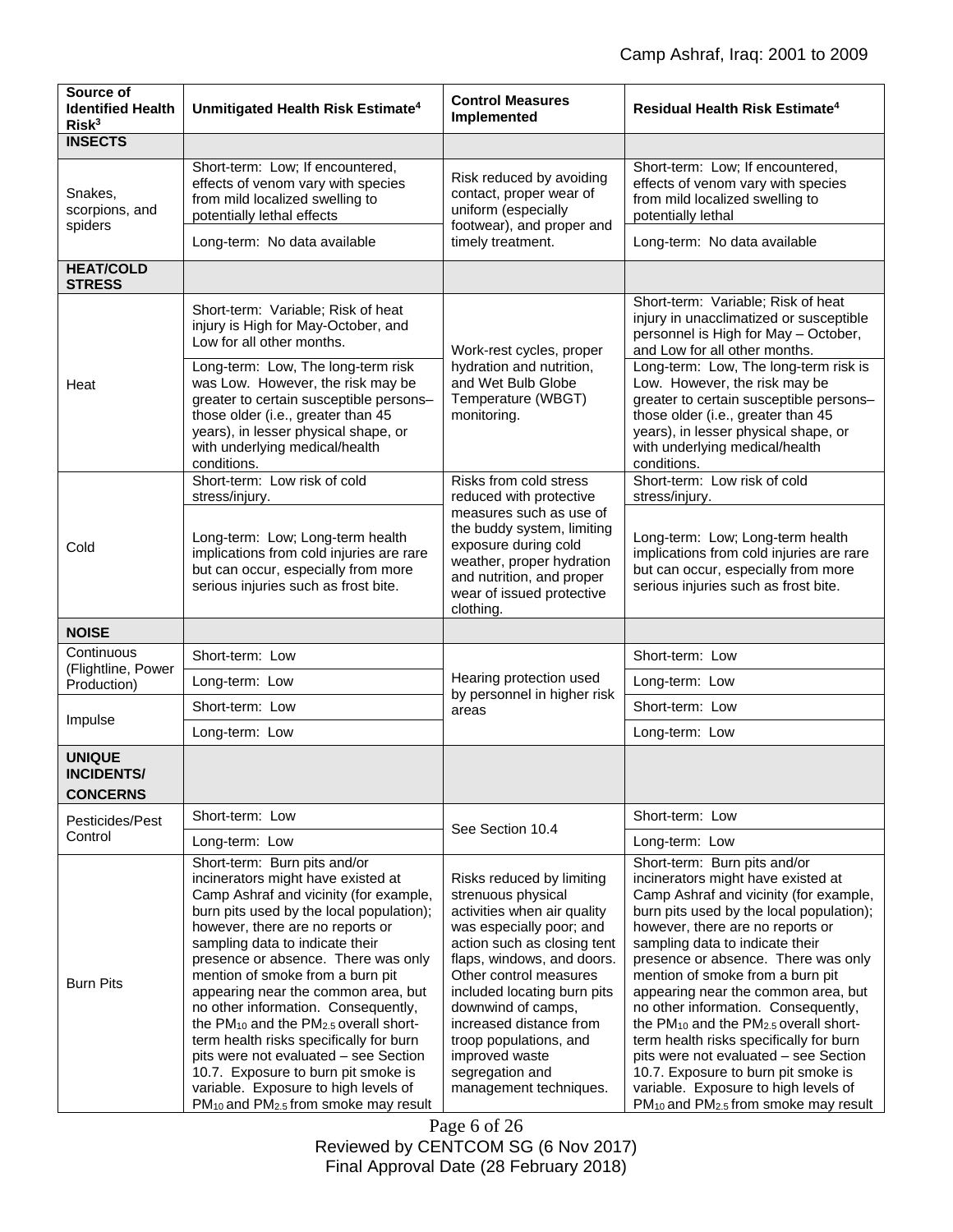| Source of<br><b>Identified Health</b><br>Risk <sup>3</sup> | Unmitigated Health Risk Estimate <sup>4</sup>              | <b>Control Measures</b><br>Implemented | <b>Residual Health Risk Estimate<sup>4</sup></b> |
|------------------------------------------------------------|------------------------------------------------------------|----------------------------------------|--------------------------------------------------|
|                                                            | in mild to more serious short-term                         |                                        | in mild to more serious short-term               |
|                                                            | health effects (e.g., eye, nose or throat                  |                                        | health effects (e.g., eye, nose or throat        |
|                                                            | and lung irritation) in some personnel                     |                                        | and lung irritation) in some personnel           |
|                                                            | and certain subgroups.                                     |                                        | and certain subgroups.                           |
|                                                            | Long-term: Burn pits and/or                                |                                        | Long-term: Burn pits and/or                      |
|                                                            | incinerators might have existed at                         |                                        | incinerators might have existed at               |
|                                                            | Camp Ashraf and vicinity (for example,                     |                                        | Camp Ashraf and vicinity (for example,           |
|                                                            | burn pits used by the local population);                   |                                        | burn pits used by the local population);         |
|                                                            | however, there are no reports or                           |                                        | however, there are no reports or                 |
|                                                            | sampling data to indicate their                            |                                        | sampling data to indicate their                  |
|                                                            | presence or absence. There was only                        |                                        | presence or absence. There was only              |
|                                                            | mention of smoke from a burn pit                           |                                        | mention of smoke from a burn pit                 |
|                                                            | appearing near the common area, but                        |                                        | appearing near the common area, but              |
|                                                            | no other information. Consequently,                        |                                        | no other information. Consequently,              |
|                                                            | the $PM_{10}$ and the $PM_{2.5}$ overall long-             |                                        | the $PM_{10}$ and the $PM_{2.5}$ overall long-   |
|                                                            | term health risks specifically for burn                    |                                        | term health risks specifically for burn          |
|                                                            | pits were not evaluated – see Section                      |                                        | pits were not evaluated - see Section            |
|                                                            | 10.7. Exposure to burn pit smoke is                        |                                        | 10.7. Exposure to burn pit smoke is              |
|                                                            | variable. Exposure to high levels of                       |                                        | variable. Exposure to high levels of             |
|                                                            | PM <sub>10</sub> and PM <sub>2.5</sub> in the smoke may be |                                        | $PM_{10}$ and $PM_{2.5}$ in the smoke may be     |
|                                                            | associated with some otherwise                             |                                        | associated with some otherwise                   |
|                                                            | healthy personnel, who were exposed                        |                                        | healthy personnel, who were exposed              |
|                                                            | for a long-term period, possibly                           |                                        | for a long-term period, possibly                 |
|                                                            | developing certain health conditions                       |                                        | developing certain health conditions             |
|                                                            | (e.g., reduced lung function,                              |                                        | (e.g., reduced lung function,                    |
|                                                            | cardiopulmonary disease). Personnel                        |                                        | cardiopulmonary disease). Personnel              |
|                                                            | with a history of asthma or                                |                                        | with a history of asthma or                      |
|                                                            | cardiopulmonary disease could                              |                                        | cardiopulmonary disease could                    |
|                                                            | potentially be more likely to develop                      |                                        | potentially be more likely to develop            |
|                                                            | such chronic health conditions.                            |                                        | such chronic health conditions.                  |

 $1$ This Summary Table provides a qualitative estimate of population-based short- and long-term health risks associated with the occupational environment conditions at Camp Ashraf. It does not represent an individual exposure profile. Actual individual exposures and health effects depend on many variables. For example, while a chemical may have been present in the environment, if a person did not inhale, ingest, or contact a specific dose of the chemical for adequate duration and frequency, then there may have been no health risk. Alternatively, a person at a specific location may have experienced a unique exposure which could result in a significant individual exposure. Any such person seeking medical care should have their specific exposure documented in an SF600.

<sup>2</sup> This assessment is based on specific environmental sampling data and reports obtained from 1 January 2001 through 31 December 2009. Sampling locations are assumed to be representative of exposure points for the camp population but may not reflect all the fluctuations in environmental quality or capture unique exposure incidents.

 $3$ This Summary Table is organized by major categories of identified sources of health risk. It only lists those sub-categories specifically identified and addressed at Camp Ashraf. The health risks are presented as Low, Moderate, High or Extremely High for both acute and chronic health effects. The health risk level is based on an assessment of both the potential severity of the health effects that could be caused and probability of the exposure that would produce such health effects. Details can be obtained from the Army Public Health Center (APHC). Where applicable, "None Identified" is used when though a potential exposure is identified, and no health risks of either a specific acute or chronic health effects are determined. More detailed descriptions of OEH exposures that are evaluated but determined to pose no health risk are discussed in the following sections of this report.

<sup>4</sup>Health risks in this Summary Table are based on quantitative surveillance thresholds (e.g., endemic disease rates; host/vector/pathogen surveillance) or screening levels, e.g., Military Exposure Guidelines (MEGs) for chemicals*.* Some previous assessment reports may provide slightly inconsistent health risk estimates because quantitative criteria such as MEGs may have changed since the samples were originally evaluated and/or because this assessment makes use of all historic site data while previous reports may have only been based on a select few samples.

> Page 7 of 26 Reviewed by CENTCOM SG (6 Nov 2017) Final Approval Date (28 February 2018)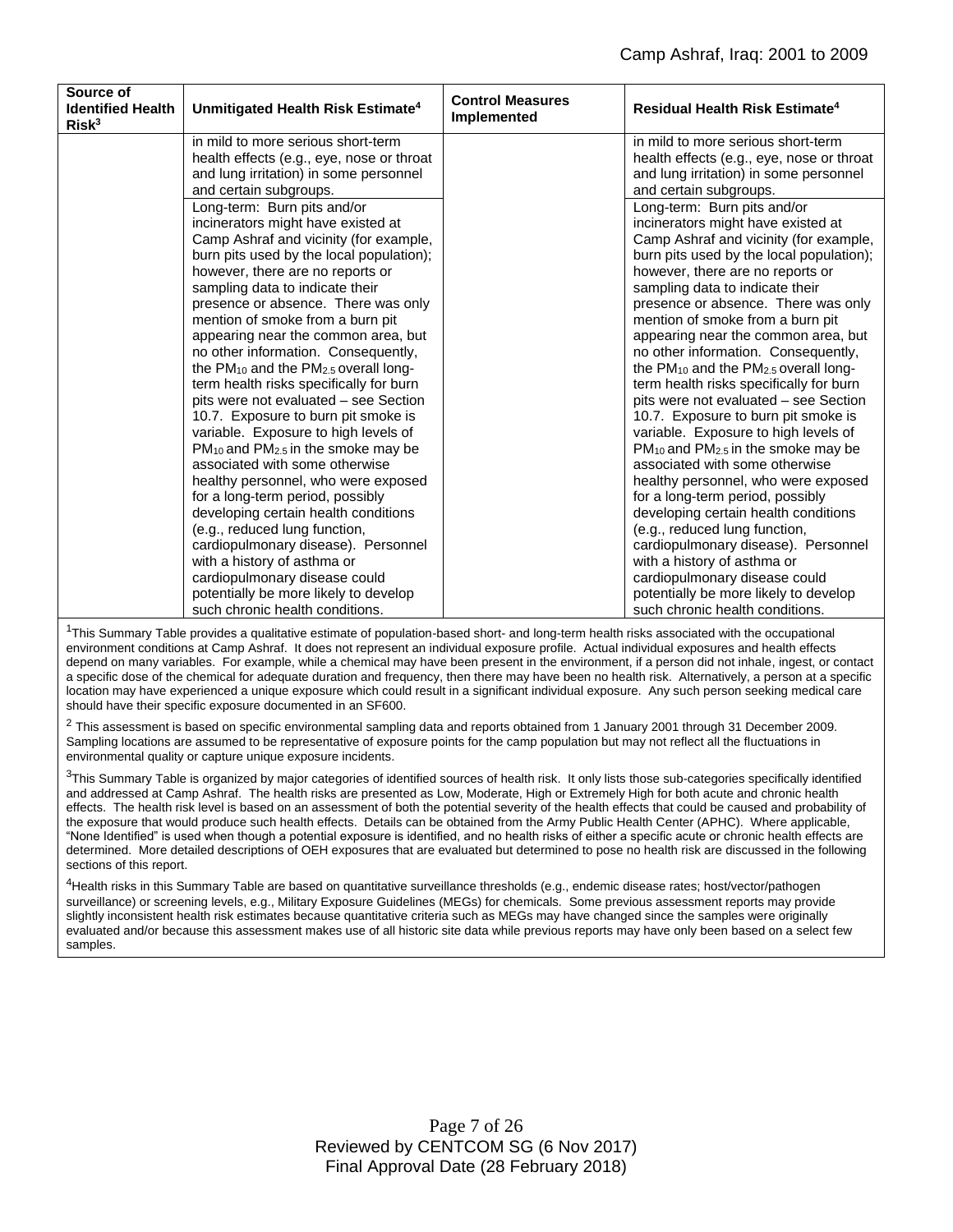## **1 Discussion of Health Risks at Ashraf and Vicinity, Iraq by Source**

The following sections provide additional information about the OEH conditions summarized above. All risk assessments were performed using the methodology described in the U.S. Army Public Health Command Technical Guide 230, *Environmental Health Risk Assessment and Chemical Exposure Guidelines for Deployed Military Personnel* (Reference 5). All OEH risk estimates represent residual risk after accounting for preventive controls in place. Occupational exposures and exposures to endemic diseases are greatly reduced by preventive measures. For environmental exposures related to airborne dust, there are limited preventive measures available, and available measures have little efficacy in reducing exposure to ambient conditions.

The ProUCL version 5.0 software package was used for statistical analyses (Reference 6). Means are followed by standard deviation (SD). Risk characterization was based on the 95 percent upper confidence level of the arithmetic mean (95% UCL) or the arithmetic mean depending on the quality and quantity of the data being evaluated. The sample mean is an uncertain estimate of the true mean of the population exposure point concentration (PEPC). The 95% UCL reduces the uncertainty inherent in the sample mean and states with a higher level of confidence that the mean PEPC is no greater than the 95% UCL.

## **2 Air**

### 2.1 Site-Specific Sources Identified

Camp Ashraf is situated in a dusty semi-arid desert environment. There was a motor pool which created a lot of dust when the weather was dry. There was a gym, dining facility and moral Welfare and recreation center that was accessed by gravel covered road in the soldiers living area. There was a burn pit, unknown location, which produced smoke near the common area, indicated in the exposure notes with sample 00001LQM in DOEHRS. Inhalational exposure to high levels of dust and particulate matter, such as during high winds or dust storms, may result in mild to more serious short-term health effects (e.g., eye, nose or throat and lung irritation) in some personnel. Additionally, certain subgroups of the deployed forces (e.g., those with pre-existing asthma/cardio pulmonary conditions) are at greatest risk of developing notable health effects.

### 2.2 Particulate matter

Particulate matter (PM) is a complex mixture of extremely small particles suspended in the air. The PM includes solid particles and liquid droplets emitted directly into the air by sources such as: power plants, motor vehicles, aircraft, generators, construction activities, fires, and natural windblown dust. The PM can include sand, soil, metals, volatile organic compounds (VOC), allergens, and other compounds such as nitrates or sulfates that are formed by condensation or transformation of combustion exhaust. The PM composition and particle size vary considerably depending on the source. Generally, PM of health concern is divided into two fractions: PM<sub>10</sub>, which includes coarse particles with a diameter of 10 micrometers or less, and fine particles less than 2.5 micrometers (PM<sub>2.5</sub>), which can reach the deepest regions of the lungs when inhaled. Exposure to excessive PM is linked to a variety of potential health effects.

> Page 8 of 26 Reviewed by CENTCOM SG (6 Nov 2017) Final Approval Date (28 February 2018)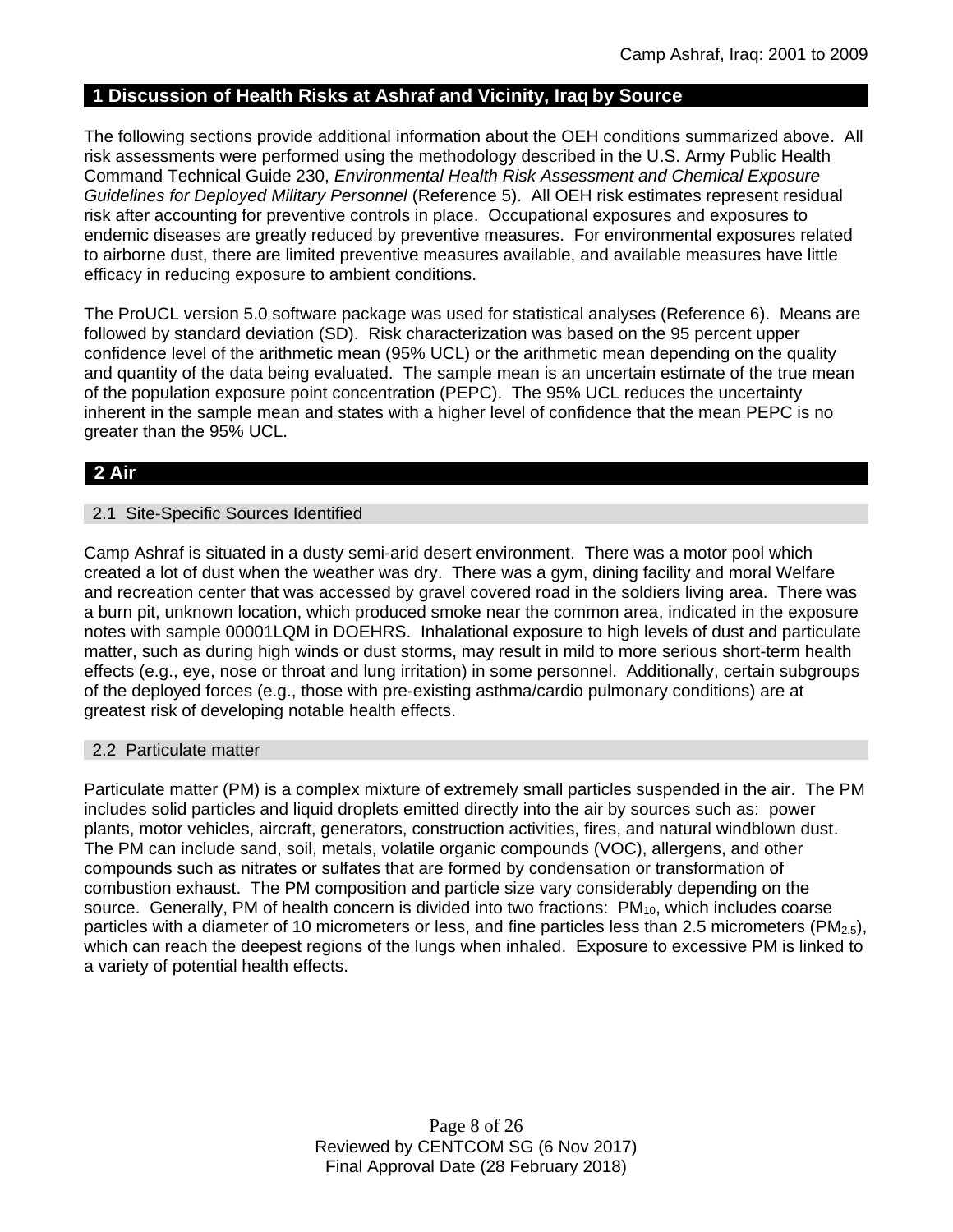## 2.3 Particulate matter, less than 10 micrometers ( $PM_{10}$ )

2.3.1 Exposure Guidelines:

Short-term (24-hour)  $PM_{10}$  (micrograms per cubic Long-term  $PM_{10}$  MEG ( $\mu$ g/m<sup>3</sup>): meter, μg/m<sup>3</sup>):

- 
- Negligible MEG = 250 **•** Not defined and not available.
- $\bullet$  Marginal MEG = 420
- $\bullet$  Critical MEG = 600

## 2.3.2 Sample data/Notes:

A total of 15 valid and four invalid, PM<sub>10</sub> air samples were collected from 4 August 2003 to 6 August 2008. The range of 24-hour PM<sub>10</sub> concentrations was 18  $\mu$ g/m<sup>3</sup> – 620 $\mu$ g/m<sup>3</sup> with an average concentration of 185 μg/m<sup>3</sup> with a standard deviation (SD) of 171.

2.3.3 Short- and Long-term health risks:

There was not enough data to perform a health risk assessment. For  $PM_{10}$  there were only three samples collected in 2003 on three consecutive days. In 2008, 11 samples were collected, seven of which were on the same day, which are considered replicates, and one outlier sample, bringing the total of samples collected to six. The rest of the samples only covered January - August with single samples in each month, therefore a risk assessment could not be completed that would be representative of the entire year. There was one sample above the Critical MEG of 600  $\mu$ g/m<sup>3</sup>, however the other five samples were below the Negligible MEG of 250  $\mu$ g/m<sup>3</sup>.

2.4 Particulate Matter, less than 2.5 micrometers ( $PM_{2.5}$ )

## 2.4.1 Exposure Guidelines:

Short-term (24-hour)  $PM<sub>2.5</sub>$  (µg/m<sup>3</sup>):

- Negligible MEG = 65 Negligible MEG = 15
- Marginal MEG =  $250$  . Marginal MEG =  $65$ .
- $\bullet$  Critical MEG = 500

2.4.2 Sample data/Notes:

): Long-term (1year)  $PM_{2.5}$ MEGs ( $\mu$ g/m<sup>3</sup>):

- 
- 

Camp Ashraf: A total of seven valid PM<sub>2.5</sub> air samples were collected from 7 August 2009 to 13 November 2009. The range of 24-hour  $PM_{2.5}$  concentrations was 32  $\mu$ g/m<sup>3</sup> – 67  $\mu$ g/m<sup>3</sup> with an average concentration of 53  $\mu$ g/m<sup>3</sup> (SD 12).

2.4.3 Short- and Long-term health risks:

There was not enough data to perform a health risk assessment. Samples for  $PM_{2.5}$  were collected in 2009 and there were no samples taken during any other previous years. There were a total of seven samples taken, four from the pavilion and three from the common area where the soldiers were living. For these seven samples, four were taken on consecutive days in September and three were taken on consecutive days in November, it is not representative of an entire year. However the average and maximum concentration for 2009 were below the Marginal MEG of 250  $\mu$ g/m<sup>3</sup>.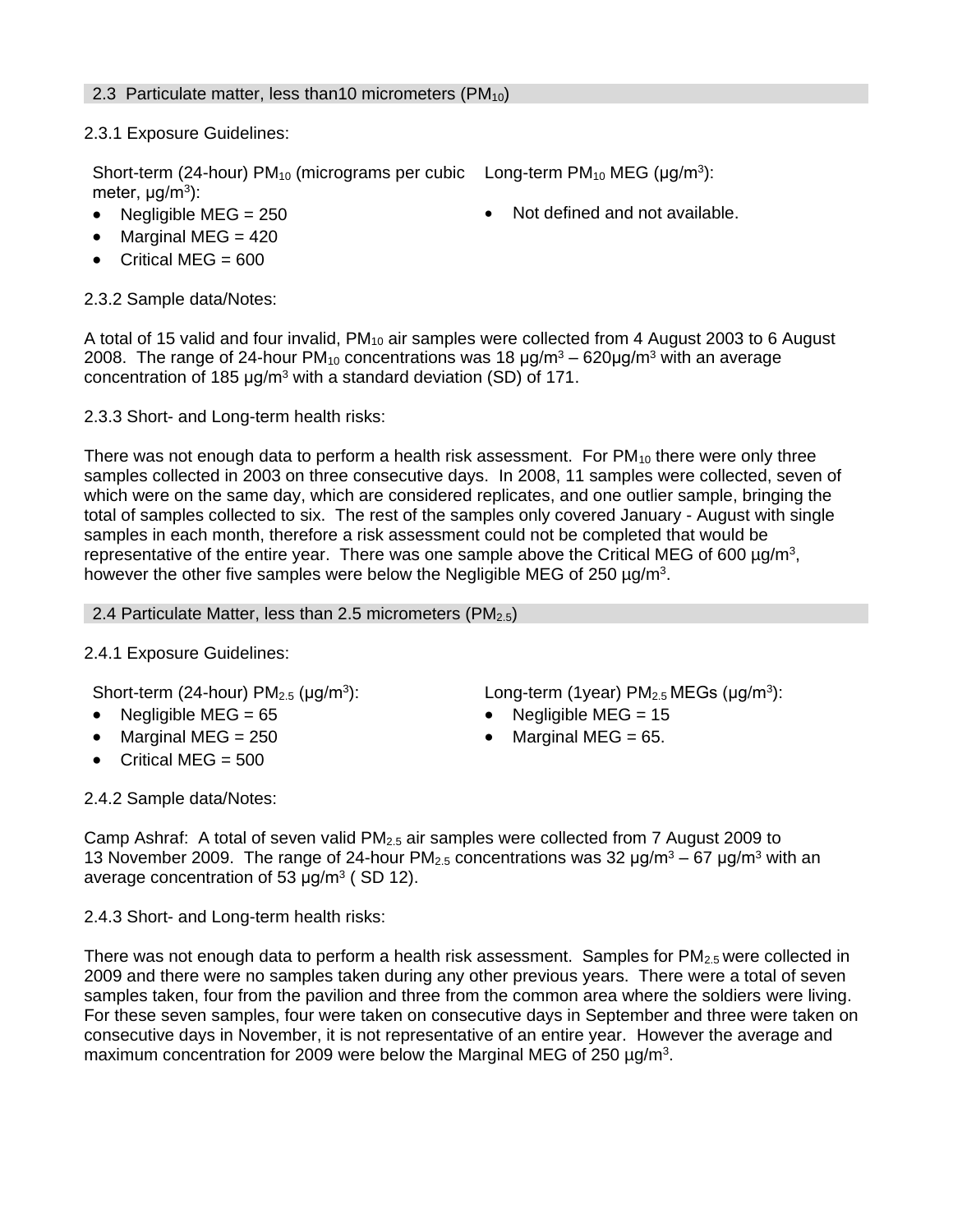### 2.5 Airborne Metals

### 2.5.1 Sample data/Notes:

A total of 22 valid  $PM_{10}$  and  $PM_{2.5}$  airborne metal samples were collected at Camp Ashraf from 4 August 2003 to 13 November 2009. Five analytes were detected in the samples, lead, manganese, nickel, zinc and chromium. All concentrations were below the one year Negligible MEG.

### 2.5.2 Short- and Long-term health risks:

There was not enough data to perform a health risk assessment. For  $PM_{10}$  there were only three samples collected in 2003 on three consecutive days and there were only five samples collected in 2008. The rest of the samples only covered January - August with single samples in each month therefore a risk assessment could not be completed that would be representative of the entire year. Lastly there were seven  $PM<sub>2.5</sub>$  samples collected in 2009 but the samples were only taken in September and November. However all 22 samples were below the short- and long-term MEGs for the five analytes detected.

### 2.6 Volatile Organic Compounds (VOC)

2.6.1 Sample data/Notes:

The health risk assessment is based on one valid volatile organic chemical (VOC) air sample collected on the 8 March 2008, and the likelihood of exposure. None of the three analyzed VOC chemicals, benzene, hexane and toluene, were found at concentrations above short- or long-term MEGs.

2.6.2 Short- and long-term health risks:

Only one valid sample was collected which is not enough data to perform a health risk assessment. However all three detected chemicals were below their corresponding 1 year Negligible MEG.

### **3 Soil**

### 3.1 Site-Specific Sources Identified

3.2 Sample data/Notes:

A total of 14 valid surface soil samples were collected from 4 August 2003 through 11 September 2009, to assess OEH health risk to deployed personnel. The primary soil contamination exposure pathways are dermal contact and dust inhalation. Typical parameters analyzed for included semi volatile organic compounds (SVOCs), heavy metals, polychlorinated biphenyls (PCBs), pesticides, and herbicides. If the contaminant was known or suspected, other parameters may have been analyzed for (i.e., total petroleum hydrocarbons (TPH) and polycyclic aromatic hydrocarbons (PAH) near fuel spills). For the risk assessment, personnel are assumed to remain at this location for 6 months to 1 year. For the 14 samples nine analytes were detected, however all analytes were below the long-term MEGs.

3.3 Short-term health risk:

Not an identified source of health risk. Currently, sampling data for soil are not evaluated for short-term (acute) health risks**.**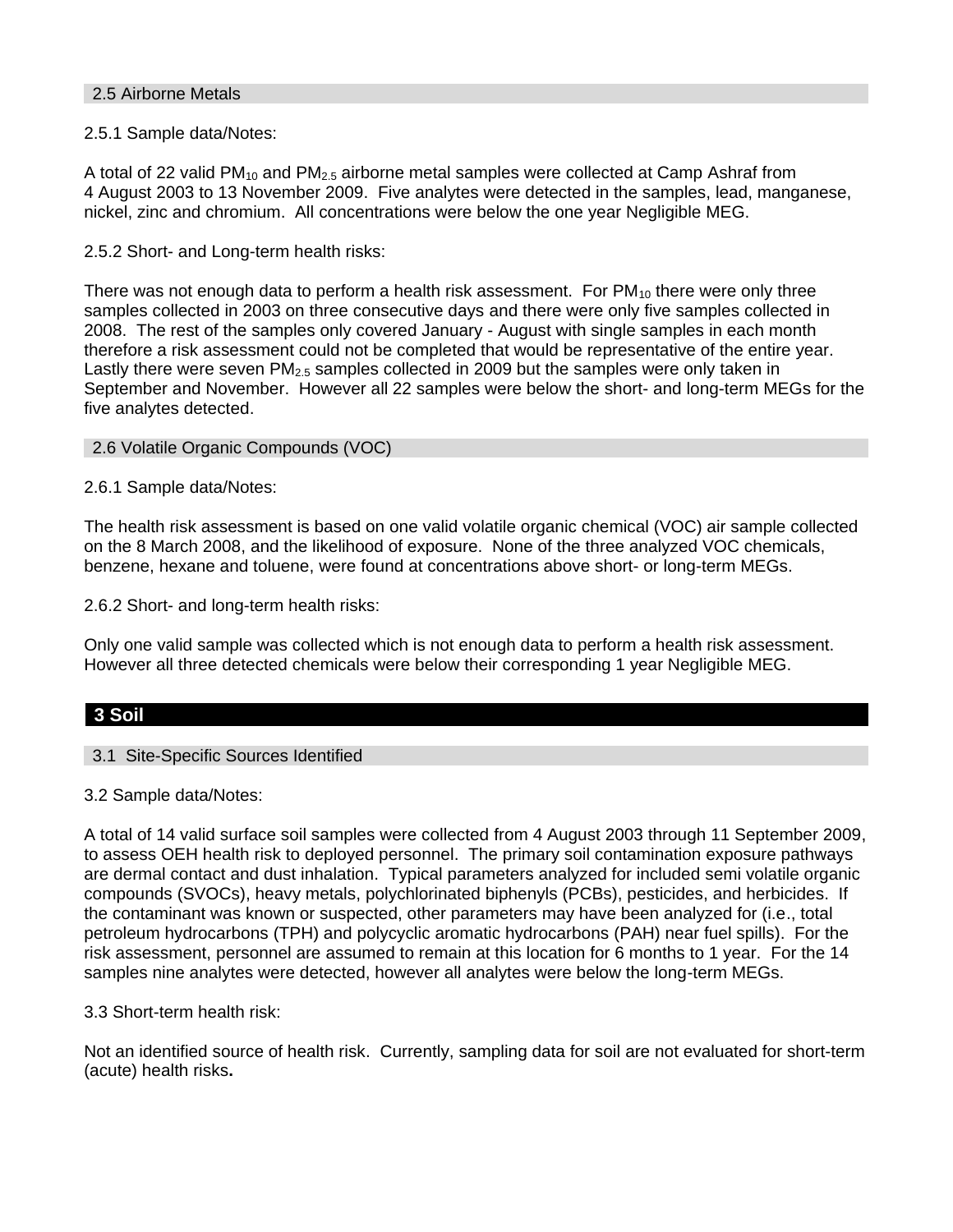### 3.4 Long-term health risk:

None identified based on available sample data. No parameters exceeded 1-year Negligible MEGs.

## **4 Water**

In order to assess the health risk to U.S. personnel from exposure to water in theater, the APHC identified the most probable exposure pathways. These are based on the administrative information provided on the field data sheets submitted with the samples taken over the time period being evaluated. Based on the information provided from the field, all untreated water samples were associated with source water for treatment and no exposure pathways were associated with those samples. Therefore, untreated samples are not assessed as potential health hazards. It is assumed that 100% of all U.S. personnel at Camp Ashraf will be directly exposed to reverse osmosis water purification unit (ROWPU) treated, municipal, and bottled water since this classification of water is primarily used for personal hygiene, showering, cooking, and for use at vehicle wash racks. Field data sheets indicate that bottled water is the primary source of drinking water.

### 4.1 Drinking Water: Bottled or ROWPU/Municipal

### 4.1.1 Site-Specific Sources Identified

There was a single bottled water brand sampled at Camp Ashraf. This sample was Oasis© brand bottled water. Identification of a trademarked product does not imply endorsement by the Army. Camp Ashraf used reverse osmosis purified water as their primary source of potable water for DFAC operations, recreation, showering and personal hygiene. Bottled water was the primary source of water for drinking. Samples of reverse osmosis purified water were periodically collected and analyzed to ensure potability. There were nine drinking water samples, one of them being bottled water. Seven out of the nine samples were collected throughout January - November 2008. There were 26 analytes detected in the nine water samples, but only boron was detected above the MEG. Boron was found at a maximum concentration of 2  $\mu$ g/m<sup>3</sup>, with an average of 2  $\mu$ g/m<sup>3</sup> (SD 0.89). The MEG value for boron is 0.93  $\mu$ g/m<sup>3</sup>, so a health risk assessment was performed.

Boron is widely distributed in surface water and groundwater. Boron is a common element in minerals found in the earth's crust and is mined for use in glass, ceramics, soaps, fire retardants and pesticides. Humans exposed to large amounts of boron by ingestion (about 30 g of boric acid) over short periods of time can be affected through the stomach, intestines, liver, kidney and brain and symptoms can eventually lead to death. Animal studies of dogs, rats and mice indicate that the male reproductive organs, especially the testes, are affected if large amounts of boron are ingested for short or long periods of time. The doses that produced these effects in animals are more than 1800 times higher than the average daily intake of boron in food by adults in the U.S. population (reference 8).

### 4.1.2 Sample data/Notes:

To assess the potential for adverse health effects to troops, the following assumptions were made about dose and duration: A conservative (protective) assumption was that personnel routinely ingested 5 (liters per day (L/day) of bottled water for up to 365 days (1-year). It was further assumed that control measures were not used.

One valid bottled water sample was collected on 29 January 2008. There were nine drinking water samples taken and a health risk assessment was performed.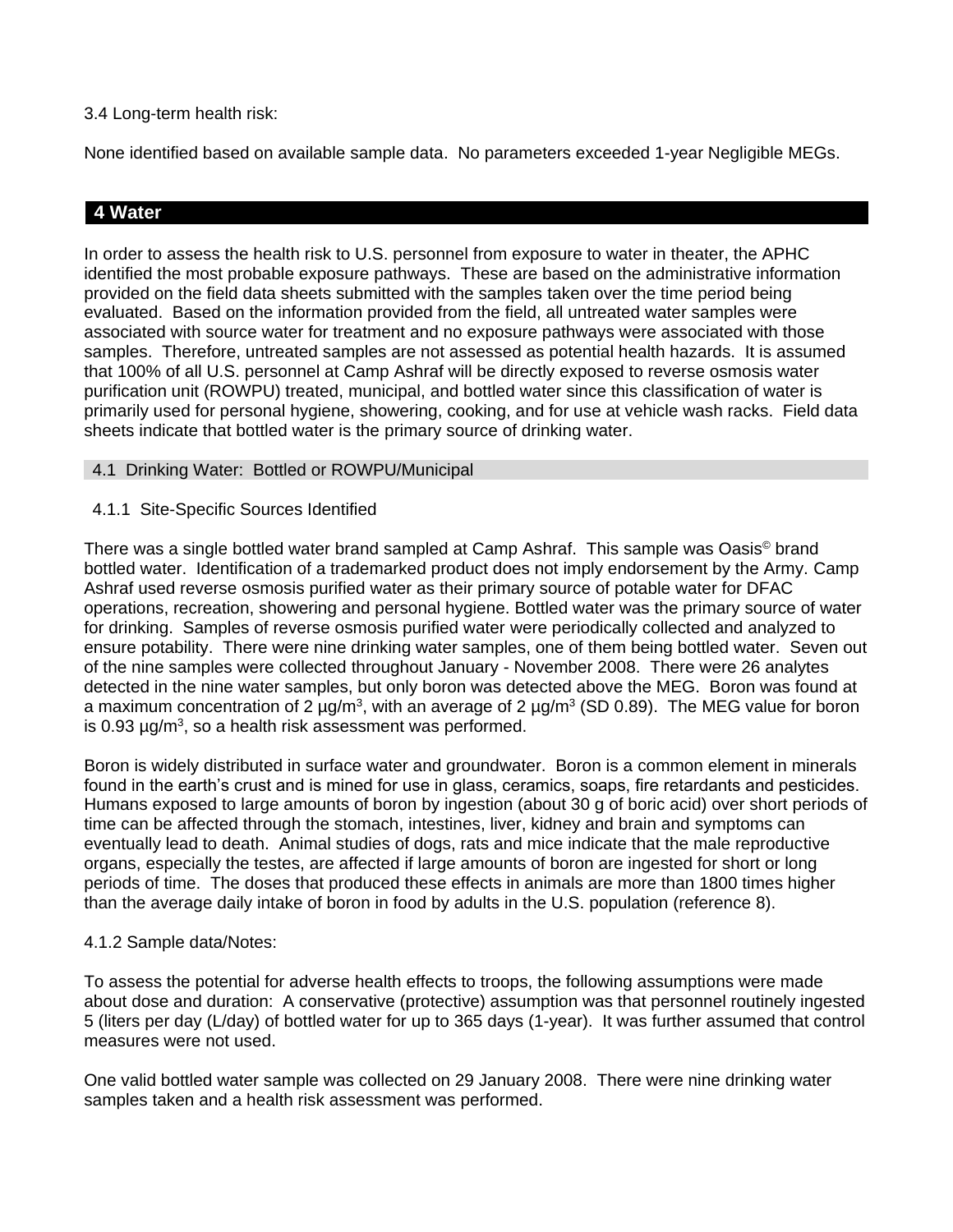### 4.1.3 Short-term health risk:

**Low:** The short-term Boron health risk assessment is Low based on average and peak Boron sample concentrations, and the likelihood of exposure at these hazard severity levels. A Low health risk is expected to have little or no impact on accomplishing the mission (Reference 5, Table 3-2). Confidence in the short-term Boron health risk assessment was Low (Reference 5, Table 3-6).

For the highest observed Boron exposure, the hazard severity was negligible. During peak exposures at the negligible hazard severity level, few exposed personnel are expected to have noticeable health effects during mission. Exposed personnel are expected to be able to effectively perform all critical tasks during mission operations. Minimal to no degradation of abilities to conduct complex tasks are expected (Reference 5, Table 3-4).

### 4.1.4 Long-term health risk

None identified based on available sample data.Boron concentrations did not exceed 1-year Negligible MEGs.

### 4.2 Non-Drinking Water: Disinfected

### 4.2.1 Site-Specific Sources Identified

Although the primary route of exposure for most microorganisms is ingestion of contaminated water, dermal exposure to some microorganisms, chemicals, and biologicals may also cause adverse health effects. Complete exposure pathways would include drinking, brushing teeth, personal hygiene, cooking, providing medical and dental care using a contaminated water supply, or during dermal contact at vehicle or aircraft wash racks.

### 4.2.2 Sample data/Notes:

To assess the potential for adverse health effects to troops the following assumptions were made about dose and duration: All U.S. personnel at this location were expected to remain at this site for approximately 1 year. A conservative (protective) assumption is that personnel routinely consumed less than 5L/day of non-drinking water for up to 365 days (1-year). It is further assumed that control measures and/or personal protective equipment were not used. A total of three disinfected bulk water (Non-Drinking) samples collected from 29 January 2008 - 14 November 2009 were evaluated for this health risk assessment. No chemicals were detected at levels above the short- or long-term MEGs.

4.2.3 Short- and long-term health risks:

Not enough data to evaluate short- or long-term health risks. No chemicals were detected at levels above the short- or long-term MEGS

### **5 Military Unique**

5.1 Chemical Biological, Radiological Nuclear (CBRN) Weapons

No specific hazard sources were documented in the Defense Occupational and Environmental Health Readiness System (DOEHRS), or the Military Exposure Surveillance Library (MESL) from 1 January 2001 through 31 December 2009 timeframe (References 1 and 7).

> Page 12 of 26 Reviewed by CENTCOM SG (6 Nov 2017) Final Approval Date (28 February 2018)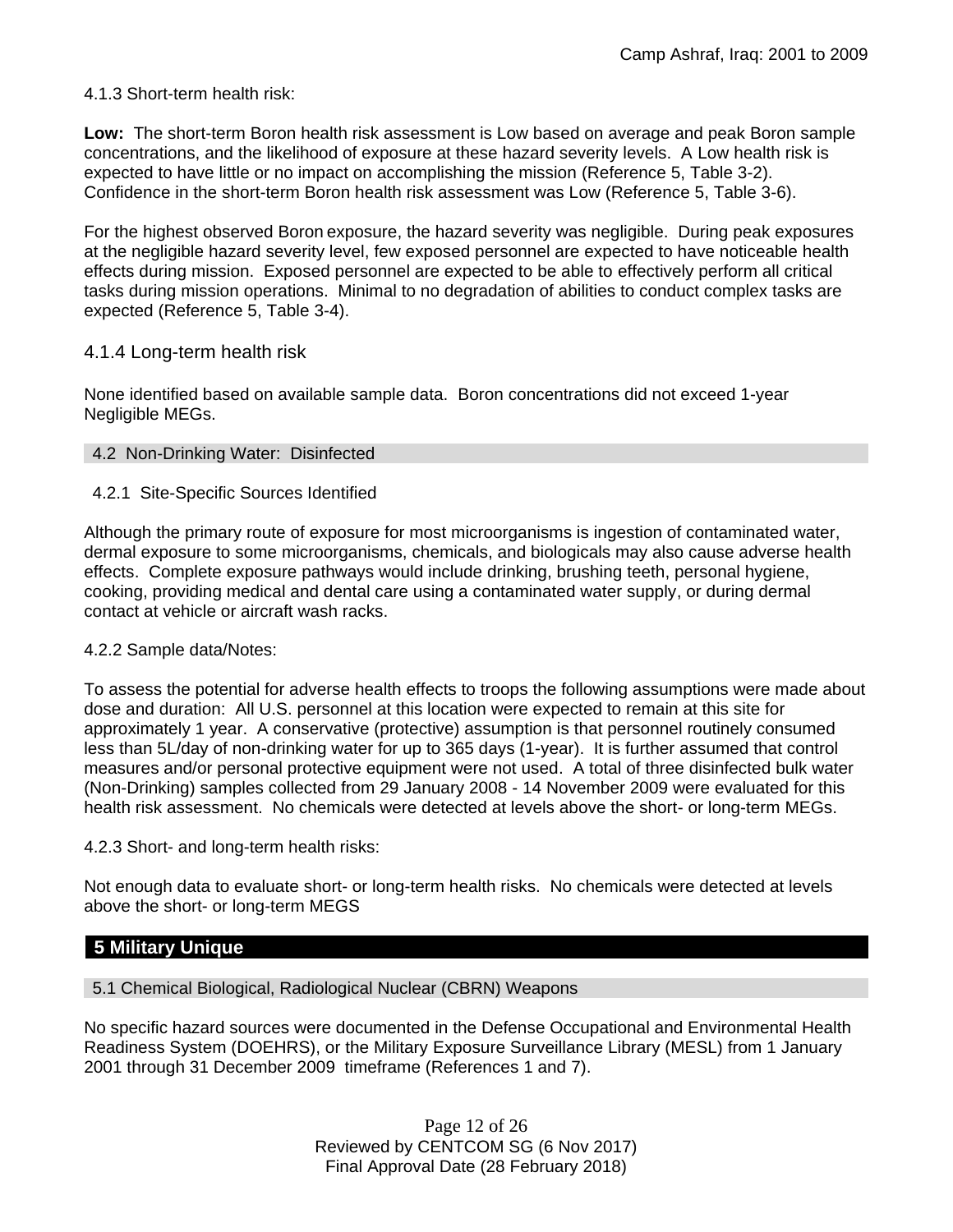#### 5.2 Depleted Uranium (DU)

No specific hazard sources were documented in the DOEHRS, or MESL from 1 January 2001 through 31 December 2009 timeframe (References 1 and 7).

#### 5.3 Ionizing Radiation

No specific hazard sources were documented in the DOEHRS, or MESL from 1 January 2001 through 31 December 2009 timeframe (References 1 and 7).

#### 5.4 Non-Ionizing Radiation

No specific hazard sources were documented in the DOEHRS, or MESL from 1 January 2001 through 31 December 2009 timeframe (References 1 and 7).

### **6 Endemic Diseases**

This document lists the endemic diseases reported in the region, its specific health risks and severity and general health information about the diseases. USCENTCOM MOD 11 (1C lists deployment requirements, to include immunizations and chemoprophylaxis, in effect during the timeframe of this POEMS.

#### 6.1 Food borne and Waterborne Diseases

Food borne and waterborne diseases in the area are transmitted through the consumption of local food and water. Local unapproved food and water sources (including ice) are heavily contaminated with pathogenic bacteria, parasites, and viruses to which most U.S. Service Members have little or no natural immunity. Effective host nation disease surveillance does not exist within the country. Only a small fraction of diseases are identified or reported in host nation personnel. Diarrheal diseases are expected to temporarily incapacitate a very high percentage of U.S. personnel within days if local food, water, or ice is consumed. Hepatitis A and typhoid fever infections typically cause prolonged illness in a smaller percentage of unvaccinated personnel. Vaccinations are required for DOD personnel and contractors. In addition, although not specifically assessed in this document, significant outbreaks of viral gastroenteritis (e.g., norovirus) and food poisoning (e.g., *Bacillus cereus*, *Clostridium perfringens*, *Staphylococcus* spp.) may occur. Key disease risks are summarized below:

Mitigation strategies were in place and included consuming food and water from approved sources, vaccinations (when available), frequent hand washing and general sanitation practices.

### 6.1.1 Diarrheal diseases (bacteriological)

**High, mitigated to Low**: Diarrheal diseases are expected to temporarily incapacitate a very high percentage of personnel (potentially over 50% per month) within days if local food, water, or ice is consumed. Field conditions (including lack of hand washing and primitive sanitation) may facilitate person-to-person spread and epidemics. Typically mild disease treated in outpatient setting; recovery and return to duty in less than 72 hours with appropriate therapy. A small proportion of infections may require greater than 72 hours limited duty, or hospitalization.

6.1.2 Hepatitis A, typhoid/paratyphoid fever, and diarrhea-protozoal

**High, mitigated to Low**: Unmitigated health risk to U.S. personnel is High year round for hepatitis A and typhoid/paratyphoid fever, and Moderate for diarrhea-protozoal. Mitigation was in place to reduce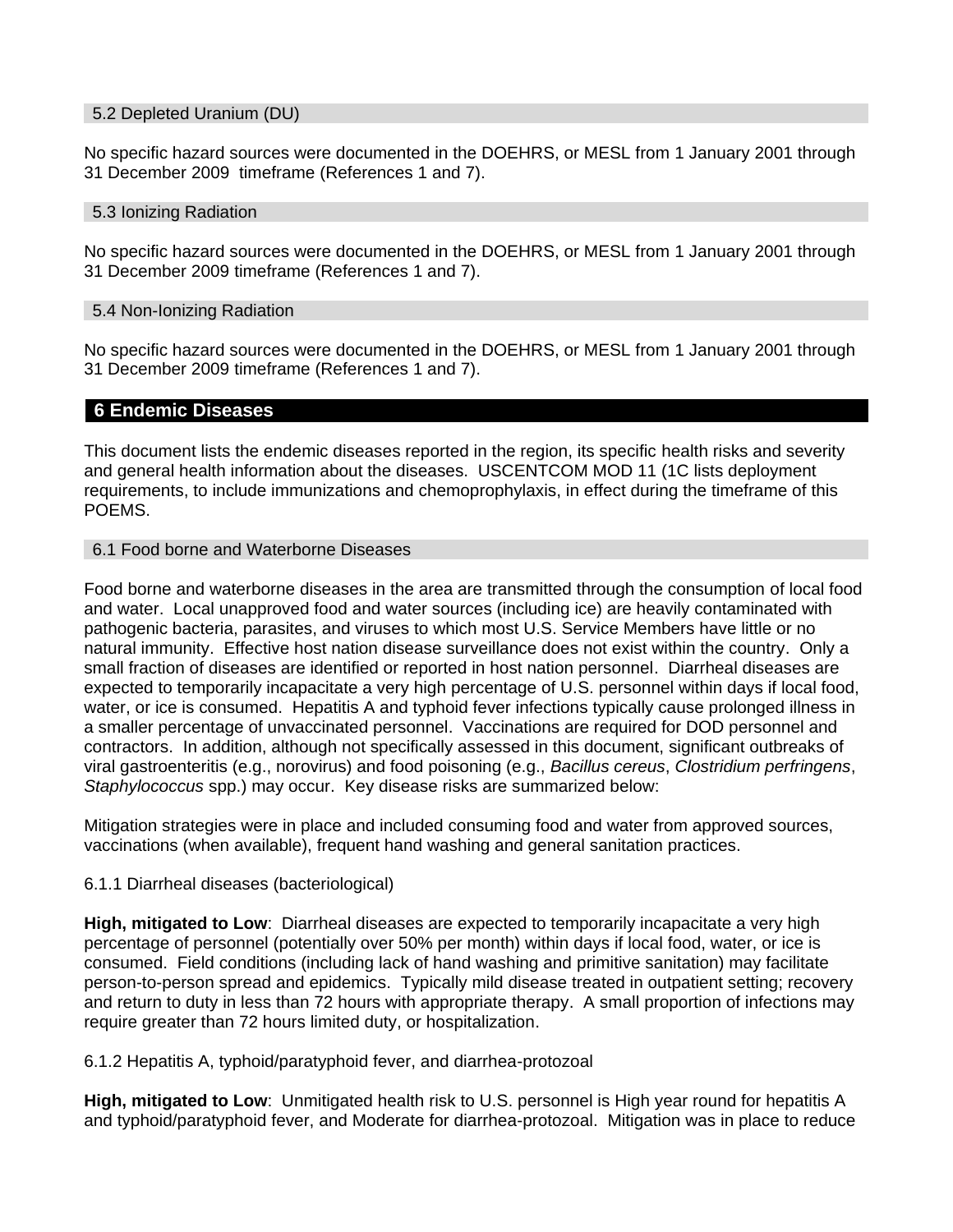the risks to Low. Hepatitis A, typhoid/paratyphoid fever, and diarrhea-protozoal disease may cause prolonged illness in a small percentage of personnel (less than 1% per month). Although much rarer, other potential diseases in this area that are also considered a Moderate risk include: hepatitis E, diarrhea-cholera, and brucellosis.

6.1.3 Short-term Health Risks:

**Low**: The overall unmitigated short-term risk associated with food borne and waterborne diseases are considered High (bacterial diarrhea, hepatitis A, typhoid/paratyphoid fever) to Moderate (diarrheacholera, diarrhea-protozoal, brucellosis) to Low (hepatitis E) if local food or water is consumed. Preventive Medicine measures reduced the risk to Low. Confidence in the health risk estimate was High.

### 6.1.4 Long-term Health Risks:

None identified based on available data.

#### 6.2 Arthropod Vector-Borne Diseases

During the warmer months, the climate and ecological habitat support populations of arthropod vectors, including mosquitoes, ticks, mites, and sandflies. Significant disease transmission is sustained countrywide, including urban areas. Mitigation strategies were in place and included proper wear of treated uniforms, application of repellent to exposed skin, and use of bed nets and chemoprophylaxis (when applicable). Additional methods included the use of pesticides, reduction of pest/breeding habitats, and engineering controls.

#### 6.2.1 Malaria

**Low**: Between 2001-2007 malaria cases were on a sustained decine. Indigenous transmission of malaria in Iraq was eliminated as of 2008 reducing risk among personnel exposed to mosquito bites to none (Reference 10).

### 6.2.2 Leishmaniasis

**Moderate, mitigated to Low**: The disease risk is Moderate during the warmer months when sandflies are most prevalent, but reduced to Low with mitigation measures. Leishmaniasis is transmitted by sand flies. A small number of cases (less than 1% per month attack rate) could occur among personnel exposed to sandfly bites in areas with infected people, rodents, dogs, or other reservoir animals. In groups of personnel exposed to heavily infected sandflies in focal areas, attack rates can be very high (over 50%). There are two forms of the disease; cutaneous (acute form) and visceral (a more latent form of the disease). The leishmaniasis parasites may survive for years in infected individuals and this infection may go unrecognized by physicians in the U.S. when infections become symptomatic years later. Cutaneous infection is unlikely to be debilitating, though lesions may be disfiguring. Visceral leishmaniasis disease can cause severe febrile illness which typically requires hospitalization with convalescence over 7 days.

### 6.2.3 Crimean-Congo hemorrhagic fever

**Moderate, mitigated to Low**: Unmitigated risk is Moderate, but reduced to Low with mitigation measures. Crimean-Congo hemorrhagic fever occurs in rare cases (less than 0.1% per month attack rate in indigenous personnel) and is transmitted by tick bites or occupational contact with blood or secretions from infected animals. The disease typically requires intensive care with fatality rates from

> Page 14 of 26 Reviewed by CENTCOM SG (6 Nov 2017) Final Approval Date (28 February 2018)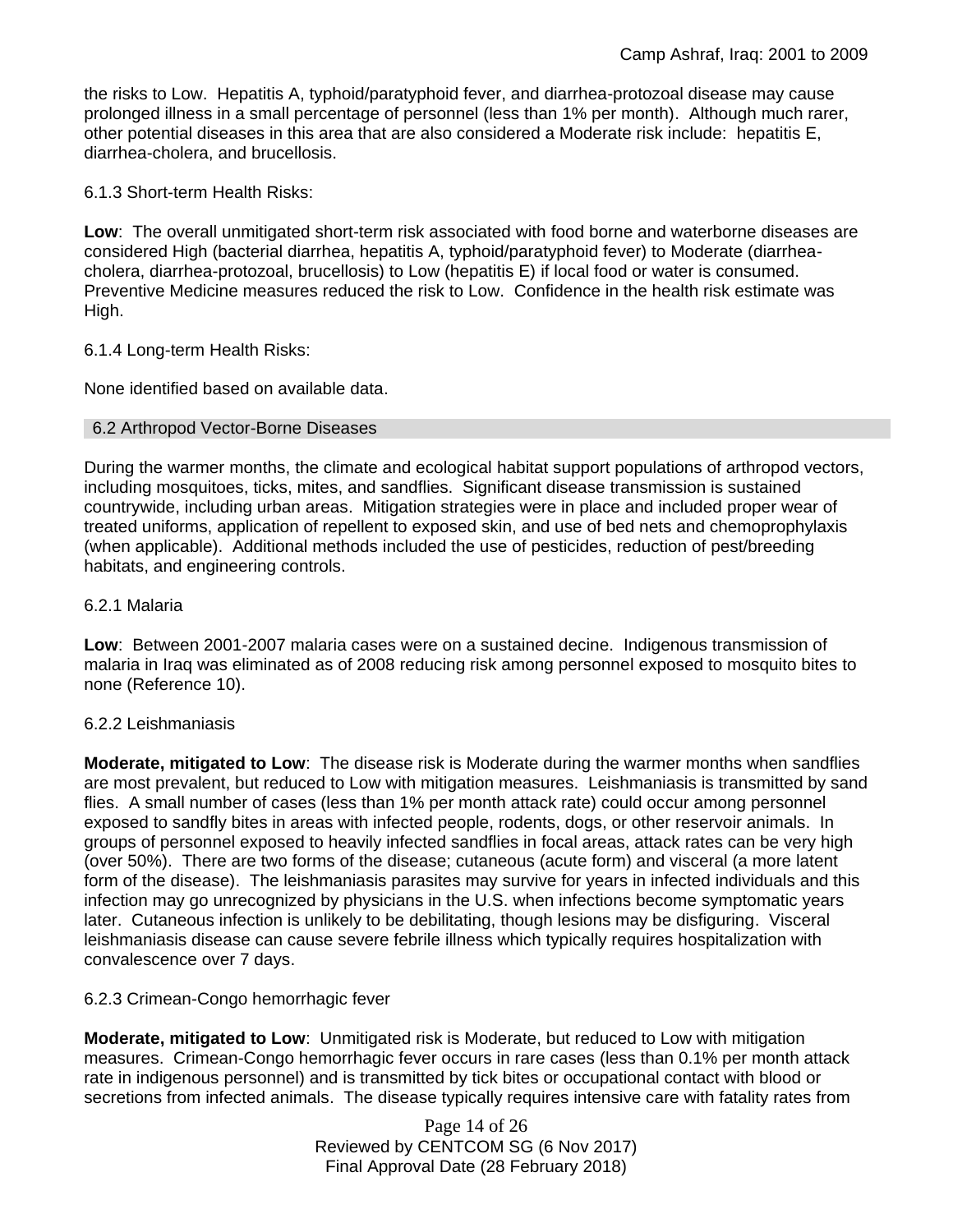5% to 50%.

### 6.2.4 Sandfly fever

**Moderate, mitigated to Low**: Sandfly fever has a Moderate risk with potential disease rates from 1% to 10% per month; under worst case conditions disease rates can be as high as 50%. Mitigation measures reduced the risk to Low. The disease is transmitted by sandflies and occurs more commonly in children though adults are still at risk. Sandfly fever disease typically resulted in debilitating febrile illness requiring 1 to 7 days of supportive care followed by return to duty.

### 6.2.5 Sindbis (and Sindbis-like viruses)

**Low**: Sindbis and sindbis-like viruses are maintained in a bird-mosquito cycle in rural areas and occasionally caused limited outbreaks among humans. The viruses are transmitted by a variety of *Culex* mosquito species found primarily in rural areas. A variety of bird species may serve as reservoir or amplifying hosts. Extremely rare cases (less than 0.01% per month attack rate) could have occurred seasonally (April - November). Debilitating febrile illness often accompanied by rash, typically requires 1 to 7 days of supportive care; significant arthralgia may persist for several weeks or more in some cases. This disease is associated with a Low health risk estimate.

### 6.2.6 Rickettsioses, tickborne (spotted fever group)

**Low**: Rare cases (less than 0.1% per month) of rickettsioses disease are possible among personnel exposed to tick bites. Rickettsioses are transmitted by multiple species of hard ticks, including *Rhipicephalus* spp., which are associated with dogs. Other species of ticks, including *Ixodes* are also capable of transmitting rickettsial pathogens in this group. In addition to dogs, various rodents and other animals also may serve as reservoirs. Ticks are most prevalent from April through November. Incidents can result in debilitating febrile illness, which may require 1 to 7 days of supportive care followed by return to duty. The health risk of rickettsial disease is Low.

### 6.2.7 Typhus-murine (fleaborne)

**Low**: Typhus-murine has a Low risk estimate and is assessed as present, but at unknown levels. Rare cases are possible among personnel exposed to rodents (particularly rats) and flea bites. Incidents may result in debilitating febrile illness typically requiring 1 to 7 days of supportive care followed by return to duty.

### 6.2.8 West Nile fever

**Low**: West Nile fever is present. The disease is maintained by the bird population and transmitted to humans via mosquito vector. Typically, infections in young, healthy adults were asymptomatic although fever, headache, tiredness, body aches (occasionally with a skin rash on trunk of body), and swollen lymph glands can occurred. This disease is associated with a Low risk estimate.

### 6.2.9 Short-term health risks:

**Low:** The unmitigated risk is moderate for leishmaniasis - cutaneous (acute), Crimean-Congo hemorrhagic fever, and sandfly fever; Low for, sindbis, rickettsioses-tickborne*,* typhus-fleaborne, and West Nile fever. No hazard from malaria (post 2008), Low (2001-2008). Risk is reduced to Low by proper wear of the uniform and application of repellent to exposed skin. Confidence in the risk estimate is High.

> Page 15 of 26 Reviewed by CENTCOM SG (6 Nov 2017) Final Approval Date (28 February 2018)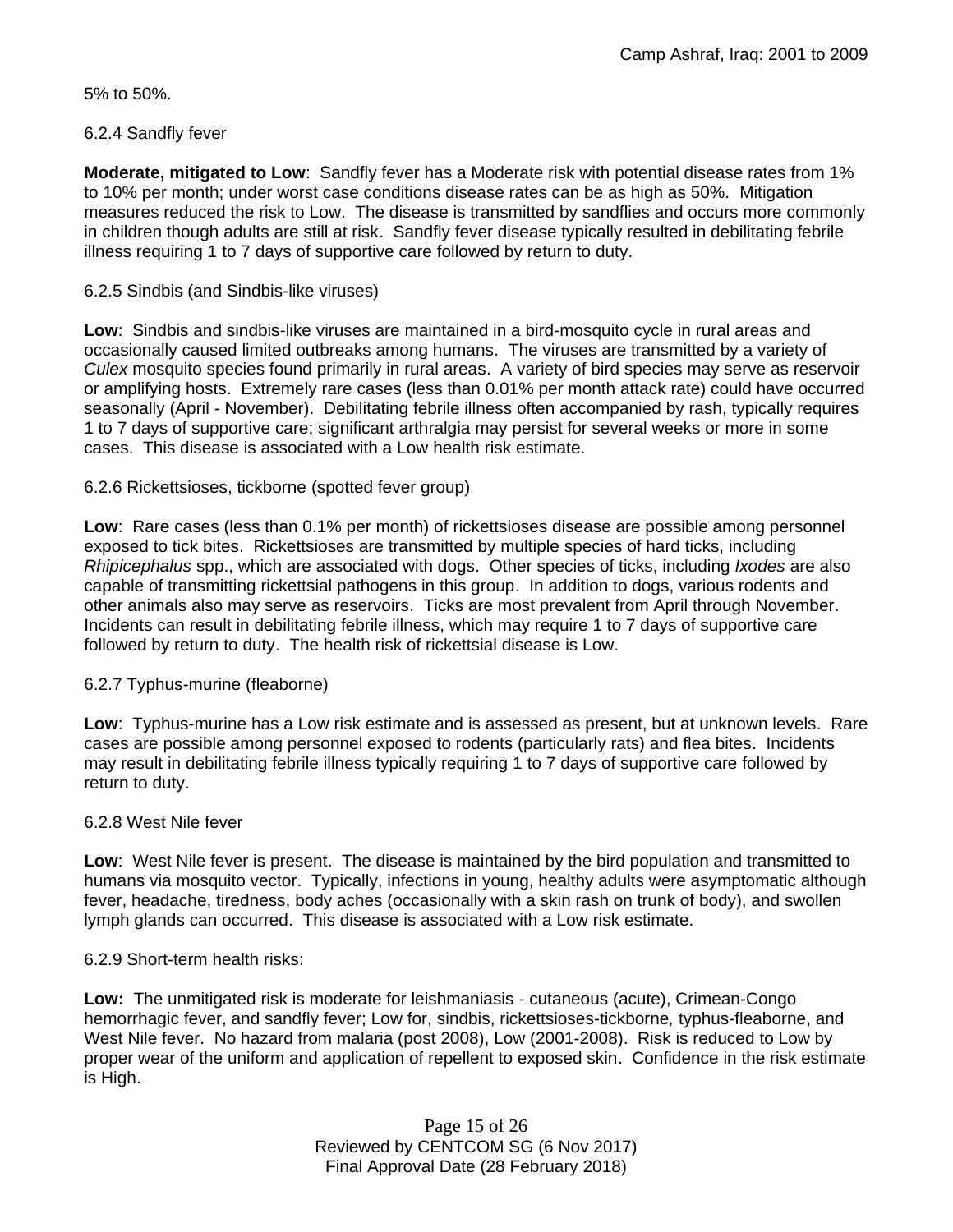### 6.2.10 Long-term health risks:

**Low:** The unmitigated risk is moderate for leishmaniasis-visceral (chronic). Risk is reduced to Low by proper wear of the uniform and application of repellent to exposed skin. Confidence in the risk estimate is High.

#### 6.3 Water Contact Diseases

Tactical operations or recreational activities that involve extensive contact with surface water such as lakes, streams, rivers, or flooded fields may result in significant exposure to leptospirosis and schistosomiasis. Arid portions of Iraq without permanent or persistent bodies of surface water do not support transmission of leptospirosis or schistosomiasis. Risk was restricted primarily to areas along rivers and lakes. These diseases can debilitate personnel for up to a week or more. Leptospirosis risk typically increases during flooding. In addition, although not specifically assessed in this document, bodies of surface water are likely to be contaminated with human and animal waste. Activities such as wading or swimming may result in exposure to enteric diseases including diarrhea and hepatitis via incidental ingestion of water. Prolonged water contact also may lead to the development of a variety of potentially debilitating skin conditions including bacterial or fungal dermatitis. Mitigation strategies were in place and included avoiding water contact and recreational water activities, proper wear of uniform (especially footwear), and protective coverings for cuts/abraded skin.

### 6.3.1 Leptospirosis

**Moderate, mitigated to Low**: Human infections occur seasonally (typically April through November) through exposure to water or soil contaminated by infected animals and is associated with wading, and swimming in contaminated, untreated open water. The occurrence of flooding after heavy rainfall facilitates the spread of the organism because as water saturates the environment *Leptospira* spp. present in the soil passes directly into surface waters. *Leptospira* spp. can enter the body through cut or abraded skin, mucous membranes, and conjunctivae. Infection may also occur from ingestion of contaminated water. The acute, generalized illness associated with infection may mimic other tropical diseases (for example, dengue fever, malaria, and typhus), and common symptoms include fever, chills, myalgia, nausea, diarrhea, cough, and conjunctival suffusion. Manifestations of severe disease can include jaundice, renal failure, hemorrhage, pneumonitis, and hemodynamic collapse. Recreational activities involving extensive water contact may result in personnel being temporarily debilitated with leptospirosis. This disease is associated with a Moderate health risk estimate.

### 6.3.2 Schistosomiasis

**Moderate, mitigated to Low**: Humans are the principal reservoir for schistosomes; humans shed schistosome eggs in urine or feces. Animals such as cattle and water buffalo may also be significant reservoirs. Rare cases (less than 0.1% per month attack rate) may occur seasonally (typically April through November) among personnel wading or swimming in lakes, streams, or irrigated fields which were frequently contaminated with human and animal waste containing schistosome eggs. In groups with prolonged exposure to heavily contaminated foci, attack rates may exceed 10%. Exceptionally heavy concentrations of schistosomes may occur in discrete foci, which were difficult to distinguish from less contaminated areas. In non-immune personnel exposed to such foci, rates of acute schistosomiasis may be over 50%. Mild infections are generally asymptomatic. In very heavy acute infections, a febrile illness (acute schistosomiasis) may occur, especially with *Schistosoma japonicum*  and *S. mansoni*, requiring hospitalization and convalescence over 7 days. This disease is associated with a Moderate health risk estimate.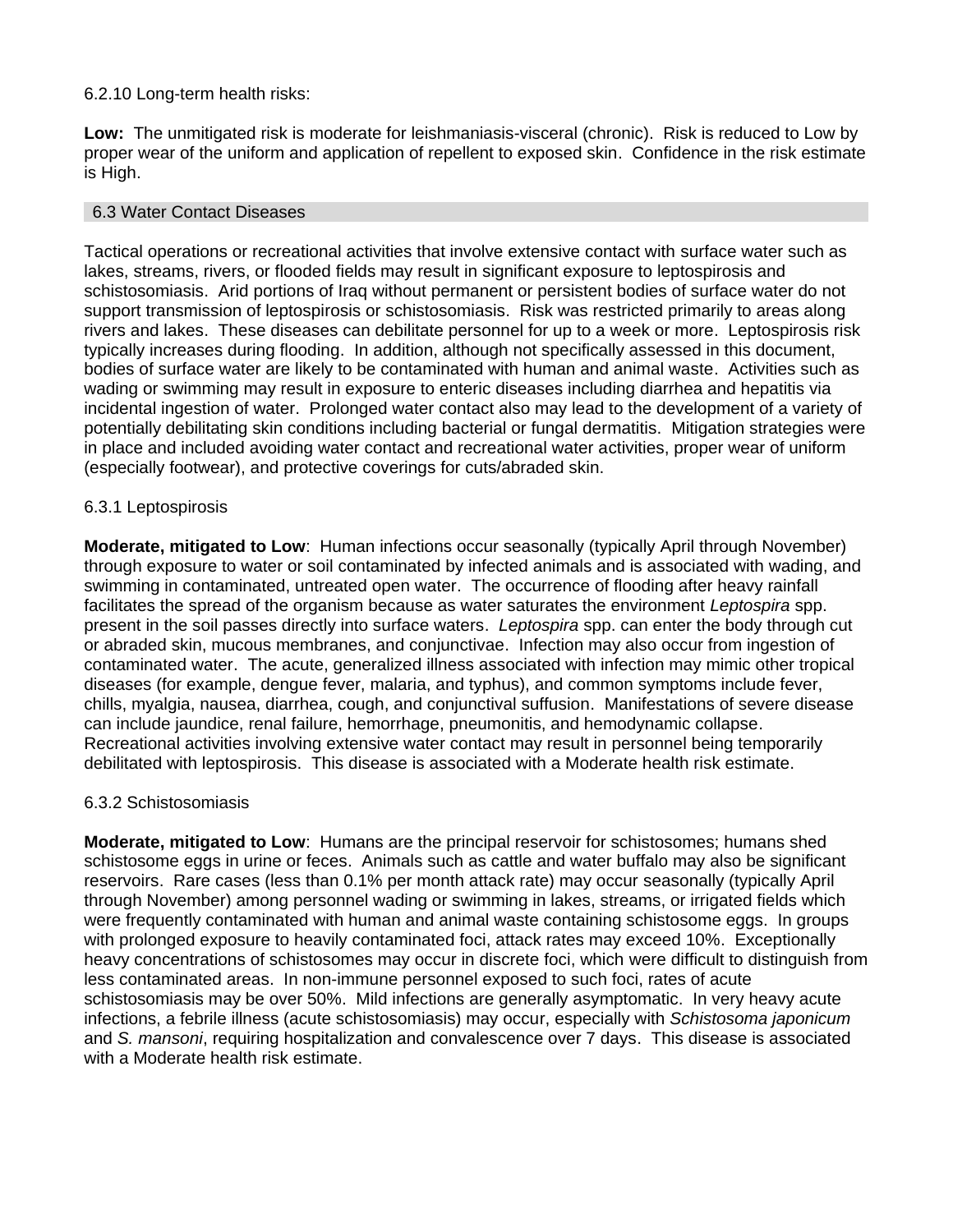### 6.3.3 Short-term health risks:

**Low:** Unmitigated Health risk of schistosomiasis and leptospirosis is Moderate during warmer months. Mitigation measures reduce the risk to Low. Confidence in the health risk estimate is High.

6.3.4 Long-term health risks:

None identified based on available data.

### 6.4 Respiratory Diseases

Although not specifically assessed in this document, deployed U.S. Forces may be exposed to a wide variety of common respiratory infections in the local population. These include influenza, pertussis, viral upper respiratory infections, viral and bacterial pneumonia, and others. The U.S. military populations living in close-quarter conditions are at risk for substantial person-to-person spread of respiratory pathogens. Influenza is of particular concern because of its ability to debilitate large numbers of unvaccinated personnel for several days. Mitigation strategies were in place and included routine medical screenings, vaccination, enforcing minimum space allocation in housing units, implementing head-to-toe sleeping in crowded housing units, implementation of proper personal protective equipment (PPE) when necessary for healthcare providers and detention facility personnel.

### 6.4.1 Tuberculosis (TB)

**Moderate, mitigated to Low:** Potential health risk to U.S. personnel is Moderate, mitigated to Low, year round. Transmission typically requires close and prolonged contact with an active case of pulmonary or laryngeal TB, although it also can occur with more incidental contact. Rates of latent TB (LTBI) may be elevated for personnel with prolonged indoor exposure to local populations. Tuberculin skin tests (TST) screening or blood test may be warranted in personnel with a history of prolonged close exposure to local populations.

### 6.4.2 Meningococcal meningitis

**Low:** Meningococcal meningitis poses a Low risk and is transmitted from person to person through droplets of respiratory or throat secretions. Close and prolonged contact facilitates the spread of this disease. Meningococcal meningitis is potentially a very severe disease typically requiring intensive care; fatalities may occur in 5-15% of cases.

### 6.4.3 Middle East respiratory syndrome coronavirus (MERS-CoV)

**Low**: Although no cases have been reported in Iraq, Middle East respiratory syndrome coronavirus (MERS-CoV) is known to occur within the region. Most MERS patients developed severe acute respiratory illness with symptoms of fever, cough and shortness of breath. MERS-CoV has spread from ill people to others through close contact, such as caring for or living with an infected person. The incubation period for MERS-CoV is usually about 5 to 6 days, but can range from 2 to 14 days. Currently, there is no vaccine to prevent MERS-CoV infection.

6.4.4 Short-term health risks:

**Low:** Moderate (TB) to Low (for meningococcal meningitis and MERS-CoV). Overall risk was reduced to Low with mitigation measures. Confidence in the health risk estimate is High.

6.4.5 Long-term health risks:

**None identified based on available data.** Tuberculosis is evaluated as part of the post deployment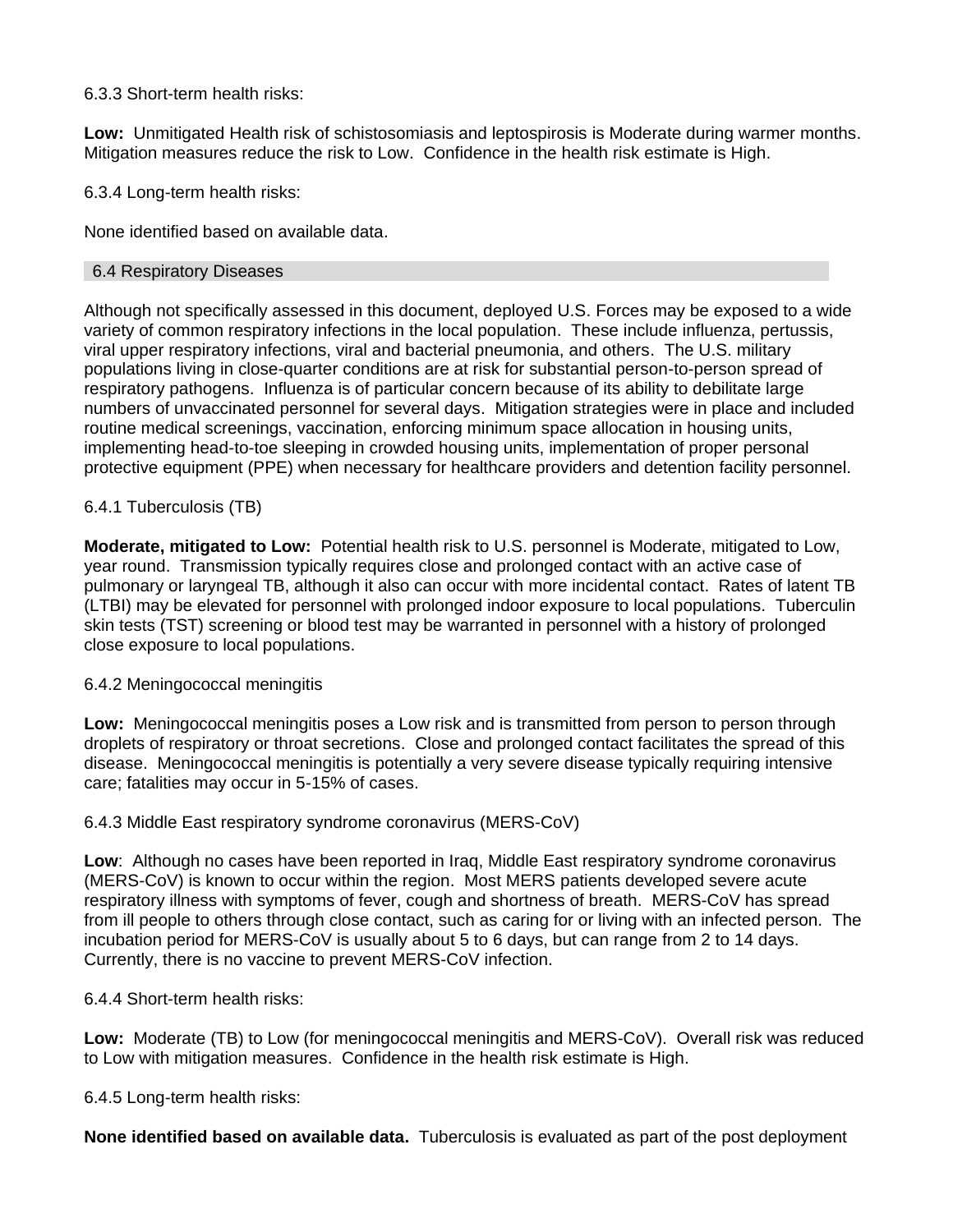health assessment (PDHA). A TB skin test is required post-deployment if potentially exposed and is based upon individual service policies.

### 6.5 Animal-Contact Diseases

### 6.5.1 Rabies

**Moderate, mitigated to Low:** Rabies posed a year-round moderate risk. Occurrence in local animals was well above U.S. levels due to the lack of organized control programs. Dogs were the primary reservoir of rabies in Iraq, and a frequent source of human exposure. In June 2008, the New Jersey Health department in the United States reported a confirmed case of rabies in a mixed-breed dog recently imported from Iraq. Rabies is transmitted by exposure to the virus-laden saliva of an infected animal, typically through bites, but could occur from scratches contaminated with the saliva. No cases of rabies acquired in Iraq have been identified in U.S. Service Members to date. The vast majority (>99%) of persons who develop rabies disease will do so within a year after a risk exposure, there have been rare reports of individuals presenting with rabies disease up to six years or more after their last known risk exposure. Mitigation strategies included command emphasis of CENTCOM GO 1C, reduction of animal habitats, active pest management programs, and timely treatment of feral animal scratches/bites.

### 6.5.2 Anthrax

**Low:** Anthrax cases are rare in indigenous personnel, and pose a Low risk to U.S. personnel. Anthrax is a naturally occurring infection; cutaneous anthrax is transmitted by direct contact with infected animals or carcasses, including hides. Eating undercooked infected meat may result in contracting gastrointestinal anthrax. Pulmonary anthrax is contracted through inhalation of spores and is extremely rare. Mitigation measures included consuming approved food sources, proper food preparation and cooking temperatures, avoidance of animals and farms, dust abatement when working in these areas, vaccinations, and proper PPE for personnel working with animals.

### 6.5.3 Q-Fever

**Moderate, mitigated to Low:** Potential health risk to U.S. personnel is Moderate, but mitigated to Low, year round. Rare cases are possible among personnel exposed to aerosols from infected animals, with clusters of cases possible in some situations. Significant outbreaks (affecting 1-50%) can occur in personnel with heavy exposure to barnyards or other areas where animals are kept. Unpasteurized milk may also transmit infection. The primary route of exposure is respiratory, with an infectious dose as low as a single organism. Incidence could result in debilitating febrile illness, sometimes presenting as pneumonia, typically requiring 1 to 7 days of inpatient care followed by return to duty. Mitigation strategies in place as listed in paragraph 6.5.2 except for vaccinations.

### 6.5.4 Avian influenza

**Low:** Potential health risk to U.S. personnel is Low. Although avian influenza (AI) is easily transmitted among birds, bird-to-human transmission is extremely inefficient. Human-to-human transmission appears to be exceedingly rare, even with relatively close contact. Extremely rare cases (less than 0.01% per month attack rate) could occur. Incidence could result in very severe illness with fatality rate higher than 50 percent in symptomatic cases. Mitigation strategies included avoidance of birds/poultry and proper cooking temperatures for poultry products.

> Page 18 of 26 Reviewed by CENTCOM SG (6 Nov 2017) Final Approval Date (28 February 2018)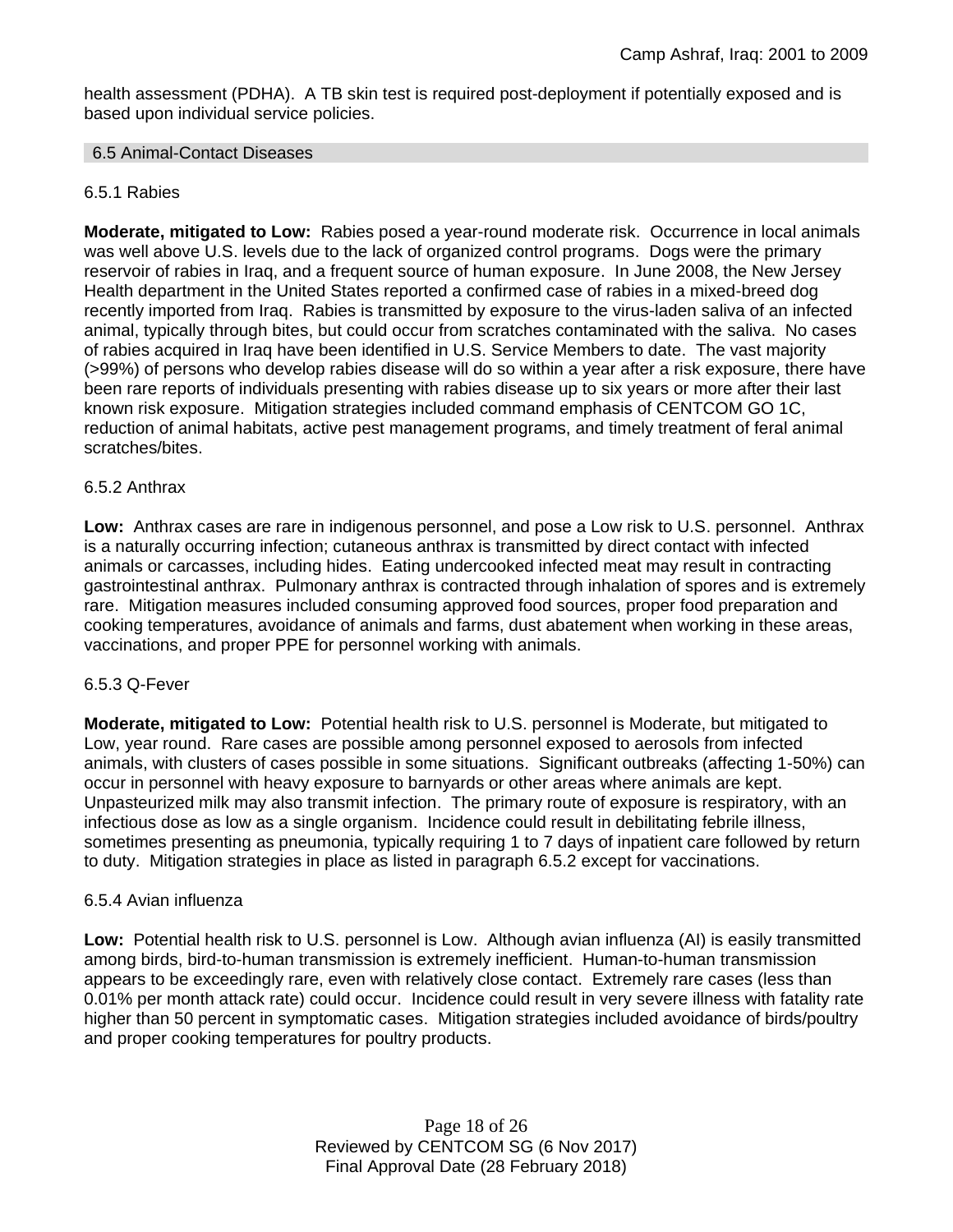6.5.5 Short-term health risks:

**Low:** The short-term unmitigated risk is Moderate for rabies, and Q-fever, too Low for anthrax, and avian influenza. Mitigation measures reduced the overall risk to Low. Confidence in risk estimate is High.

6.5.6 Long-term health risks:

**Low:** A Low long term risk exists for rabies because, in rare cases, the incubation period for rabies can be several years.

6.6 Soil-transmitted helminths (hookworm, strongyloidiasis, cutaneous larva migrans)

**Low:** Potential health risk to U.S. personnel is Low during warmer months (typically April through November) when vector activity is highest. Risk reduced with mitigation measures. A small number of cases (less than 0.1% per month attack rate) could occur among personnel with direct skin exposure to soil contaminated with human or animal feces (including sleeping on bare ground, walking barefoot). Initial skin symptoms typically are mild and are not debilitating. However, systemic symptoms of fever, cough, abdominal pain, nausea, and diarrhea may develop weeks to months after initial infection with hookworm or *Strongyloides spp.* More severe infections with high worm burden may be debilitating in some cases. Rates of infection in U.S. personnel will be highly variable, depending on specific local environmental conditions. Rates of infection in U.S. personnel are expected to be less than 1 percent per month in most locations. However, rates in some focal areas with heavily contaminated soil could exceed 1 percent per month.

6.6.1 Short-term health risks:

**Low:** Low for soil transmitted helminthes. Overall risk was further reduced with mitigation measures. Confidence in the health risk estimate is High.

6.6.2 Long-term health risks:

None identified based on available data.

### **7 Venomous Animals**

All information was taken directly from the Armed Forces Pest Management Board (Reference 11) and the Clinical Toxinology Resources web site from the University of Adelaide, Australia (Reference 12). The species listed below have home ranges that overlap the location of Camp Ashraf and vicinity, and may present a health risk if they are encountered by personnel. See Section 9 for more information about pesticides and pest control measures.

### 7.1 Spiders

 *Latrodectus pallidus*: Clinical effects uncertain, but related to medically important species, therefore major envenoming cannot be excluded.

### 7.2 Scorpions

- *Androctonus crassicauda (black scorpion)*:Severe envenoming possible and potentially lethal, however most stings cause only severe local pain.
- *Buthacus leptochelys*, *Buthacus macrocentrus*, *Compsobuthus matthiesseni*, *Compsobuthus*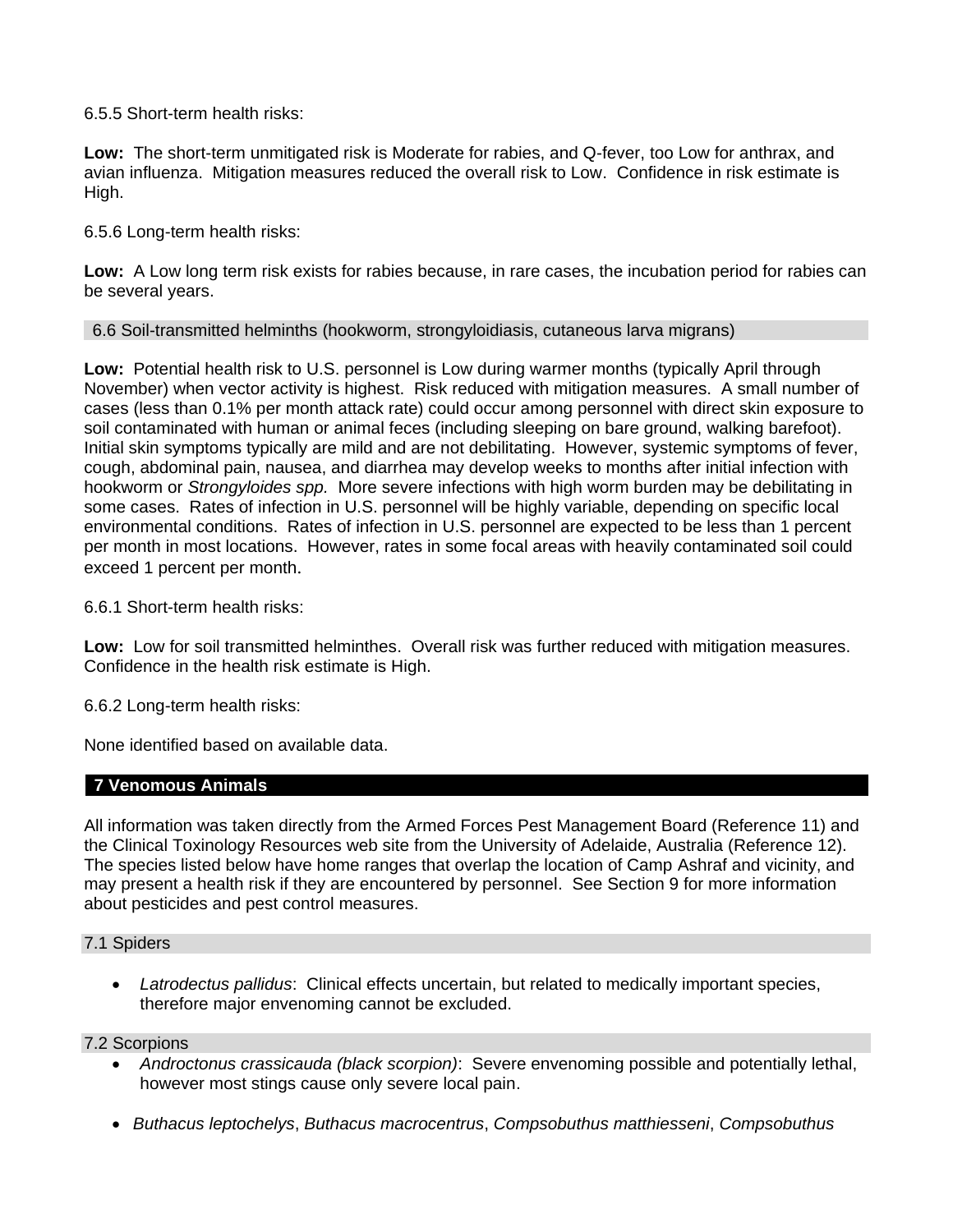*werneri, Mesobuthus caucasicus, Mesobuthus eupeus, Odontobuthus doriae*, and *Orthochirus scrobiculosus*: Clinical effects unknown; there are a number of dangerous Buthid scorpions, but there are also some known to cause minimal effects only. Without clinical data it is unclear where this species fits within that spectrum.

- *Scorpio maurus, Scorpio maurus palmatus*: Mild envenoming only, not likely to prove lethal.
- *Hemiscorpius lepturus*: Severe envenoming possible, potentially lethal.
- *Hottentotta saulcyi*, *Hottentotta scaber*, and *Hottentotta schach*: Moderate envenoming possible but unlikely to prove lethal.

### 7.3 Snakes

- *Cerastes gasperettii* (Gasperetti's horned viper): Potentially lethal envenoming, though unlikely.
- *Malpolon moilensis* (Hooded Malpolon), M*alpolon monspessulanus* (Montpellier snake), *Pseudocerastes persicus* (Persian Horned Viper), *and Pseudocerastes persicus fieldi* (Field's horned viper): Clinical effects varies, but unlikely to cause significant envenoming.
- *Macrovipera lebetina* subspecies e*uphratica* and subspecies *obtuse* (Levantine viper), *Vipera albicornuta* (white-horned viper), and *Walterinnesia aegyptia* (black desert cobra*)*: Severe envenoming possible, potentially lethal.

7.3.1 Short-term health risk:

**Low:** If encountered, effects of venom vary with species from mild localized swelling to potentially lethal effects. See effects of venom above. Mitigation strategies included avoiding contact, proper wear of uniform (especially footwear), and timely medical treatment. Confidence in the health risk estimate is Low (Reference 5, Table 3-6).

7.3.2. Long-term health risk:

None identified.

## **8 Heat/Cold Stress**

#### 8.1 Heat

The information was taken from Weather Spark for Baghdad which is approximately 50 miles south of Camp Ashraf. This was the closest weather information available. Summer (June - September) monthly mean daily maximum temperatures range from 76 degrees Fahrenheit (°F) to 112 °F with an average temperature of 102 °F based on historical climatological data. The health risk of heat stress/injury based on temperatures alone is Low (< 78 °F) from December - March, Moderate (78- 81.9°F) in April, High (82-87.9°F) in November, and Extremely High (≥ 88°F) from May-October. However, work intensity and clothing/equipment worn pose greater health risk of heat stress/injury than environmental factors alone (Reference 13). Managing risk of hot weather operations included monitoring work/rest periods, proper hydration, and taking individual risk factors (e.g., acclimation, weight, and physical conditioning) into consideration. Risk of heat stress/injury was reduced with preventive measures.

> Page 20 of 26 Reviewed by CENTCOM SG (6 Nov 2017) Final Approval Date (28 February 2018)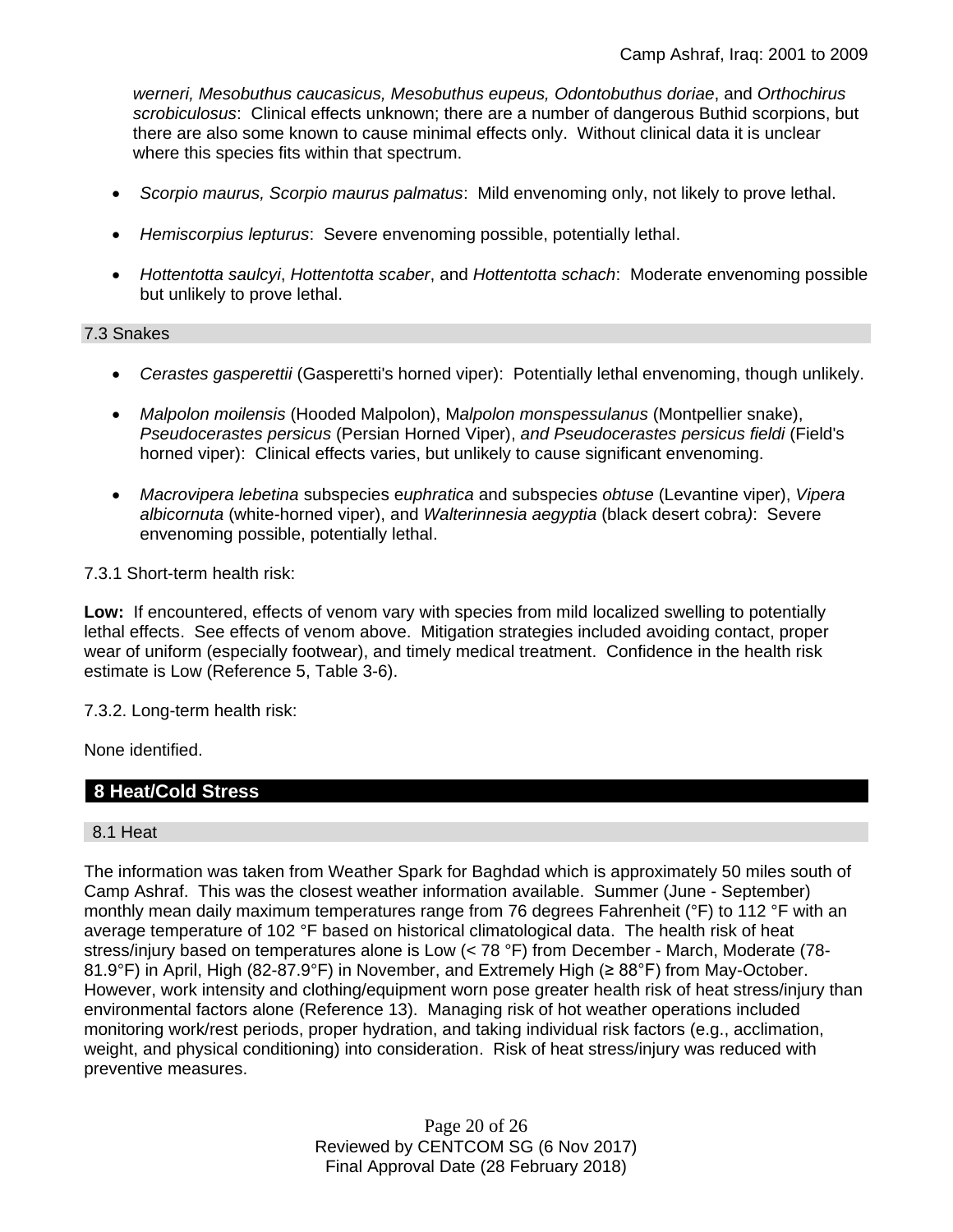### 8.1.1 Short-term health risk:

**Low to High, mitigated to Low:** The risk of heat injury was reduced to Low through preventive measures such as work/rest cycles, proper hydration and nutrition, and monitoring Wet Bulb Globe Temperature (WBGT). Risk of heat injury in unacclimatized or susceptible populations (older, previous history of heat injury, poor physical condition, underlying medical/health conditions), and those under operational constraints (equipment, PPE, vehicles) is Extreamly High May - October, High in November, Moderate in April, and Low from December - March. Confidence in the health risk estimate is Low.

### 8.1.2 Long-term health risk:

**Low:** The long-term risk is Low. However, the risk may be greater for certain susceptible persons– those older (i.e., greater than 45 years), in lesser physical shape, or with underlying medical/health conditions. Long-term health implications from heat injuries are rare but may occur, especially from more serious injuries such as heat stroke. It is possible that high heat in conjunction with various chemical exposures may increase long-term health risks, though specific scientific evidence is not conclusive. Confidence in these risk estimates is medium.

#### 8.2 Cold

### 8.2.1 Short-term health risks:

Winter (December - March) monthly mean daily minimum temperatures range from 41 °F to 80 °F with an average temperature of 43 °F based on historical climatological data. Because even on warm days a significant drop in temperature after sunset by as much as 40 °F can occur, there is a risk of cold stress/injury from December - March. The risk assessment for Non-Freezing Cold Injuries (NFCI), such as chilblain, trench foot, and hypothermia, is Low based on historical temperature and precipitation data. Frostbite is unlikely to occur because temperatures rarely drop below freezing. However, personnel may encounter significantly lower temperatures during field operations at higher altitudes. As with heat stress/injuries, cold stress/injuries are largely dependent on operational and individual factors instead of environmental factors alone (Reference 13).

**Low:** The health risk of cold injury is Low. Confidence in the health risk estimate is Medium.

8.2.2 Long-term health risk:

**Low:** The health risk of cold injury is Low. Confidence in the health risk estimate is Medium.

### **9 Noise**

### 9.1 Continuous

Two reports were found on the MESL from 1 January 2001 through 31 December 2009 timeframe. The report, titled General Sanitation Form Camp Ashraf - Generators, written 31 May 2004, stated "there are 24 generators throughout Ashraf with no hearing protection. Recommended using sandbags to muffle the sound of the generator, move generators further away from living conditions and wearing hearing protection while working near generators." These actions were completed and noted in a second report, titled General Sanitation Form Generators, written 12 July 2004 (Reference 7).

9.1.1 Short- and long-term health risks:

Page 21 of 26 Reviewed by CENTCOM SG (6 Nov 2017) Final Approval Date (28 February 2018)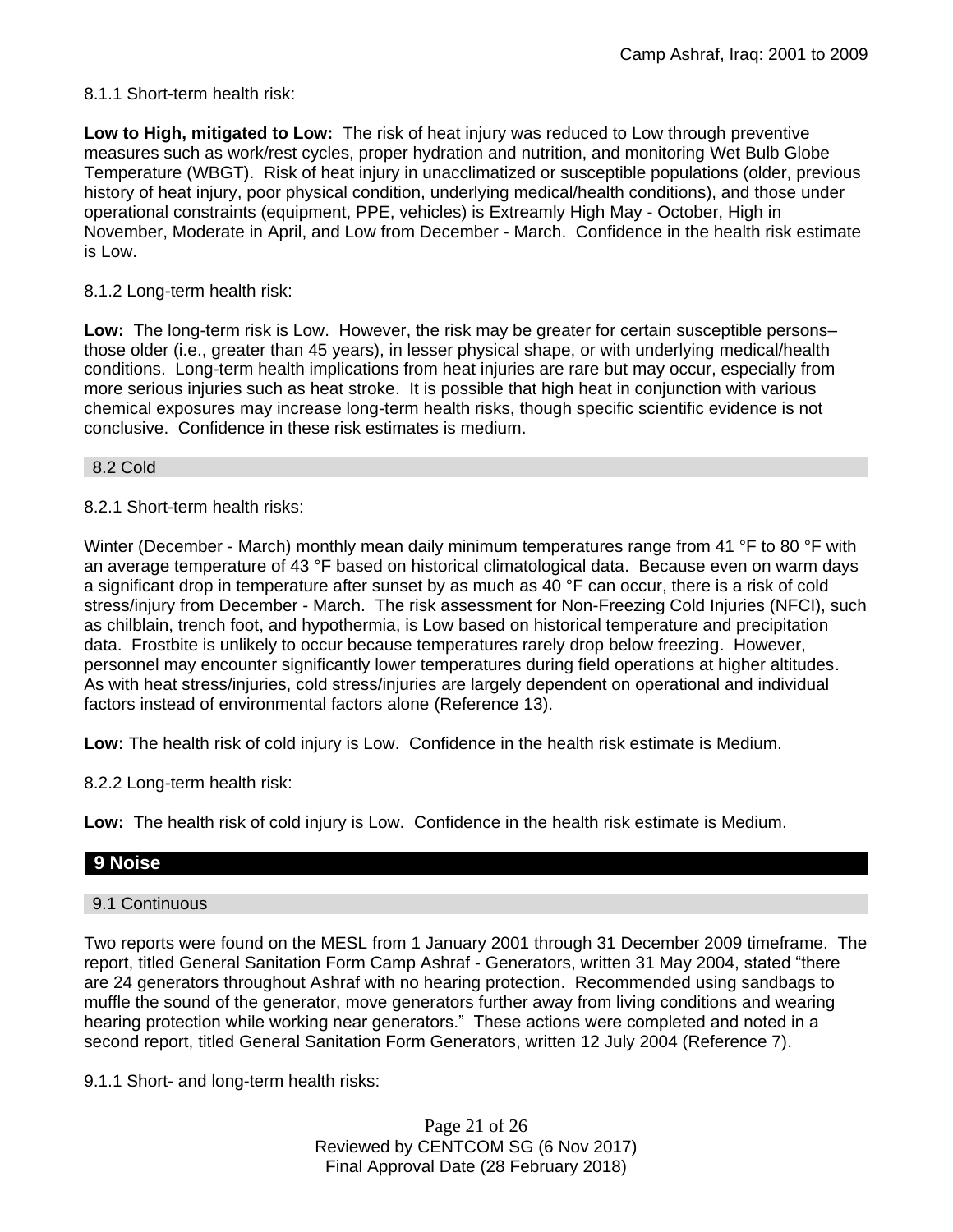### Not evaluated

#### 9.2 Impulse

No specific hazard sources were documented in the DOEHRS or MESL from 1 January 2001 through 31 December 2009 timeframe (Reference 1 and 7).

9.2.1 Short-term and Long-term health risks:

Not evaluated.

### **10 Unique Incidents/Concerns**

#### 10.1 Potential environmental contamination sources

DoD personnel are exposed to various chemical, physical, ergonomic, and biological hazards in the course of performing their mission. These types of hazards depend on the mission of the unit and the operations and tasks which the personnel are required to perform to complete their mission. The health risk associated with these hazards depends on a number of elements including what materials are used, how long the exposure last, what is done to the material, the environment where the task or operation is performed, and what controls are used. The hazards can include exposures to heavy metal particulates (e.g. lead, cadmium, manganese, chromium, and iron oxide), solvents, fuels, oils, and gases (e.g., carbon monoxide, carbon dioxide, oxides of nitrogen, and oxides of sulfur). Most of these exposures occur when performing maintenance task such as painting, grinding, welding, engine repair, or movement through contaminated areas. Exposures to these occupational hazards can occur through inhalation (air), skin contact, or ingestion; however exposures through air are generally associated with the highest health risk.

### 10.2 Waste Sites/Waste Disposal

No specific hazard sources were documented in the DOEHRS or MESL from 1 January 2001 through 31 December 2009 timeframe (Reference 1 and 7).

### 10.3 Fuel/petroleum products/industrial chemical spills

No specific hazard sources were documented in the DOEHRS or MESL from 1 January 2001 through 31 December 2009 timeframe (Reference 1 and 7).

### 10.4 Pesticides/Pest Control:

The health risk of exposure to pesticide residues is considered within the framework of typical residential exposure scenarios, based on the types of equipment, techniques, and pesticide products that have been employed, such as enclosed bait stations for rodenticides, various handheld equipment for spot treatments of insecticides and herbicides, and a number of ready-to-use (RTU) methods such as aerosol cans and baits. The control of rodents required the majority of pest management inputs, with the acutely toxic rodenticides staged as solid formulation lethal baits placed in tamper-resistant bait stations indoors and outdoors throughout cantonment areas. Nuisance insects, including biting and stinging insects such as bees, wasps, and ants, also required significant pest management inputs. Use of pesticides targeting against these pests generally involved selection of compounds with low mammalian toxicity and short-term residual using pinpoint rather than broadcast application techniques. No specific hazard sources were documented in DOEHRS. A total of 52 monthly pesticide application reports in the MESL data portal for Camp Ashraf (October 2001 to August 2009) list the usage of

> Page 22 of 26 Reviewed by CENTCOM SG (6 Nov 2017) Final Approval Date (28 February 2018)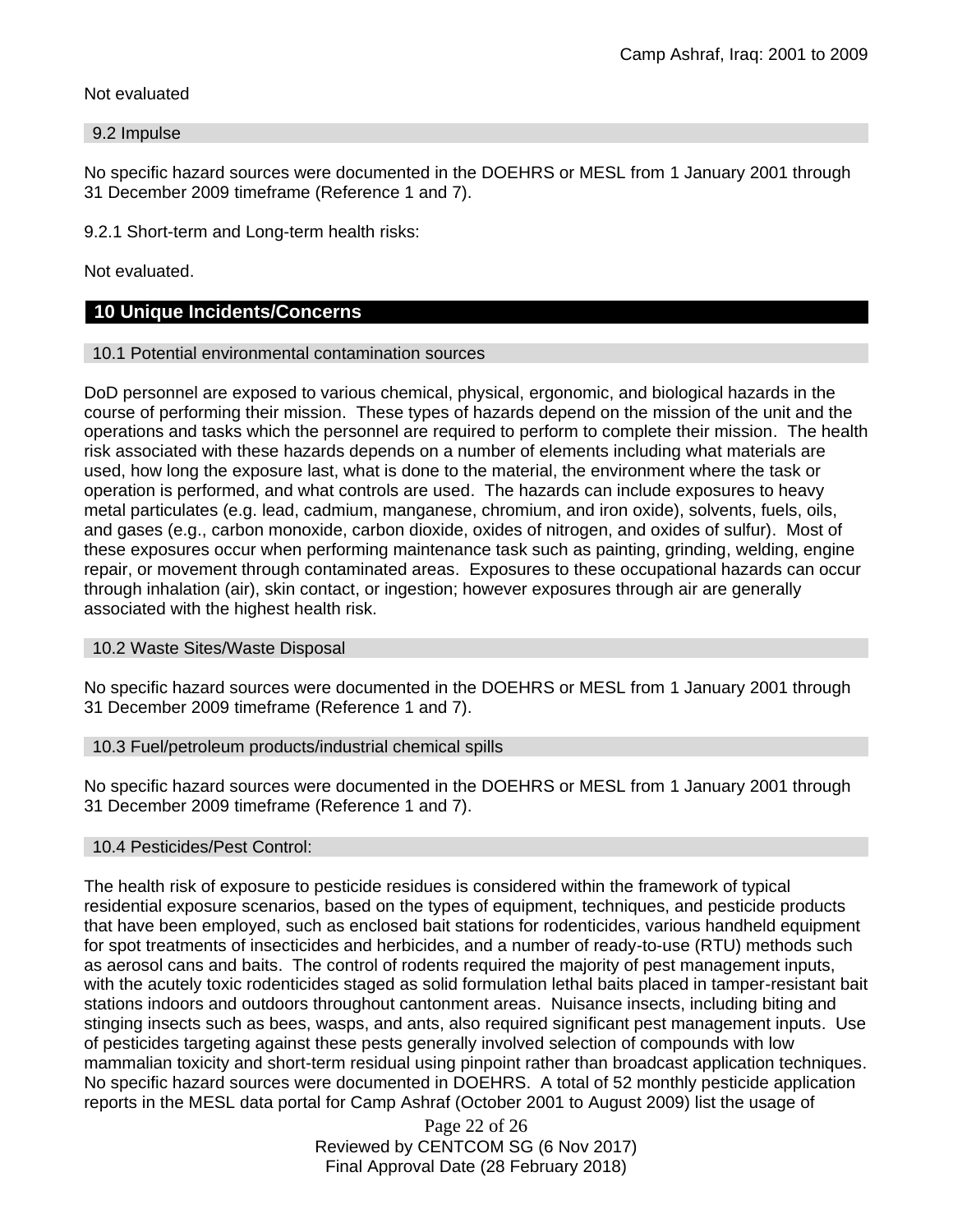pesticides on the site (Reference 7).

10.4.1 Rodenticides

*Brodifacoum, Bromadiolone* were used to control rodents. Naphthalene, Sulfur was used to control snakes and a pellet gun was used to keep birds away.

10.4.2 Insecticides

Insecticides used to control ants, filth flies, mosquitoes, sandflies, and scorpions include: *Pyrethrins, Piperonyl Butoxide, Lambda-cyhalothrin, Cypermethrin,* and *(S)-Methoprene*.

10.4.3 Herbicides

An herbicide was used to control weeds. However, it is unknown which herbicide was used.

10.4.4 Short-term and Long-term health risks

**Low:** Long term health risk is Low. Confidence in the health risk assessment is Medium.

#### 10.5 Asbestos

No specific hazard sources were documented in the DOEHRS or MESL from 1 January 2001 through 31 December 2009 timeframe (Reference 1 and 7).

### 10.6 Lead Based Paint

No specific hazard sources were documented in the DOEHRS or MESL from 1 January 2001 through 31 December 2009 timeframe (Reference 1 and 7).

### 10.7 Burn Pit

A single PM2.5 sample referenced the presence of a burn pit in the vicinity, saying that smoke from the burn pit was visible near the common area. No other information was given to indicate if the burn pit was part of Camp Ashraf or in the vicinity. While not specific to Camp Ashraf, the consolidated epidemiological and environmental sampling and studies on burn pits that have been conducted as of the date of this publication have been unable to determine whether an association does or does not exist between exposures to emissions from the burn pits and long-term health effects (Reference 14). The Institute of Medicine committee's (Reference 14) review of the literature and the data suggests that service in Iraq or Afghanistan (i.e., a broader consideration of air pollution than exposure only to burn pit emissions) may be associated with long-term health effects, particularly in susceptible (e.g., those who have asthma) or highly exposed subpopulations, such as those who worked at the burn pit. Such health effects would be due mainly to high ambient concentrations of PM from both natural and anthropogenic sources, including military sources. If that broader exposure to air pollution turns out to be relevant, potentially related health effects of concern are respiratory and cardiovascular effects and cancer. Susceptibility to the PM health effects could be exacerbated by other exposures, such as stress, smoking, local climatic conditions, and co-exposures to other chemicals that affect the same biologic or chemical processes. Individually, the chemicals measured at burn pit sites in the study were generally below concentrations of health concern for general populations in the United States. However, the possibility of exposure to mixtures of the chemicals raises the potential for health outcomes associated with cumulative exposure to combinations of the constituents of burn pit emissions and emissions from other sources.

10.7.1 Short-term health risk: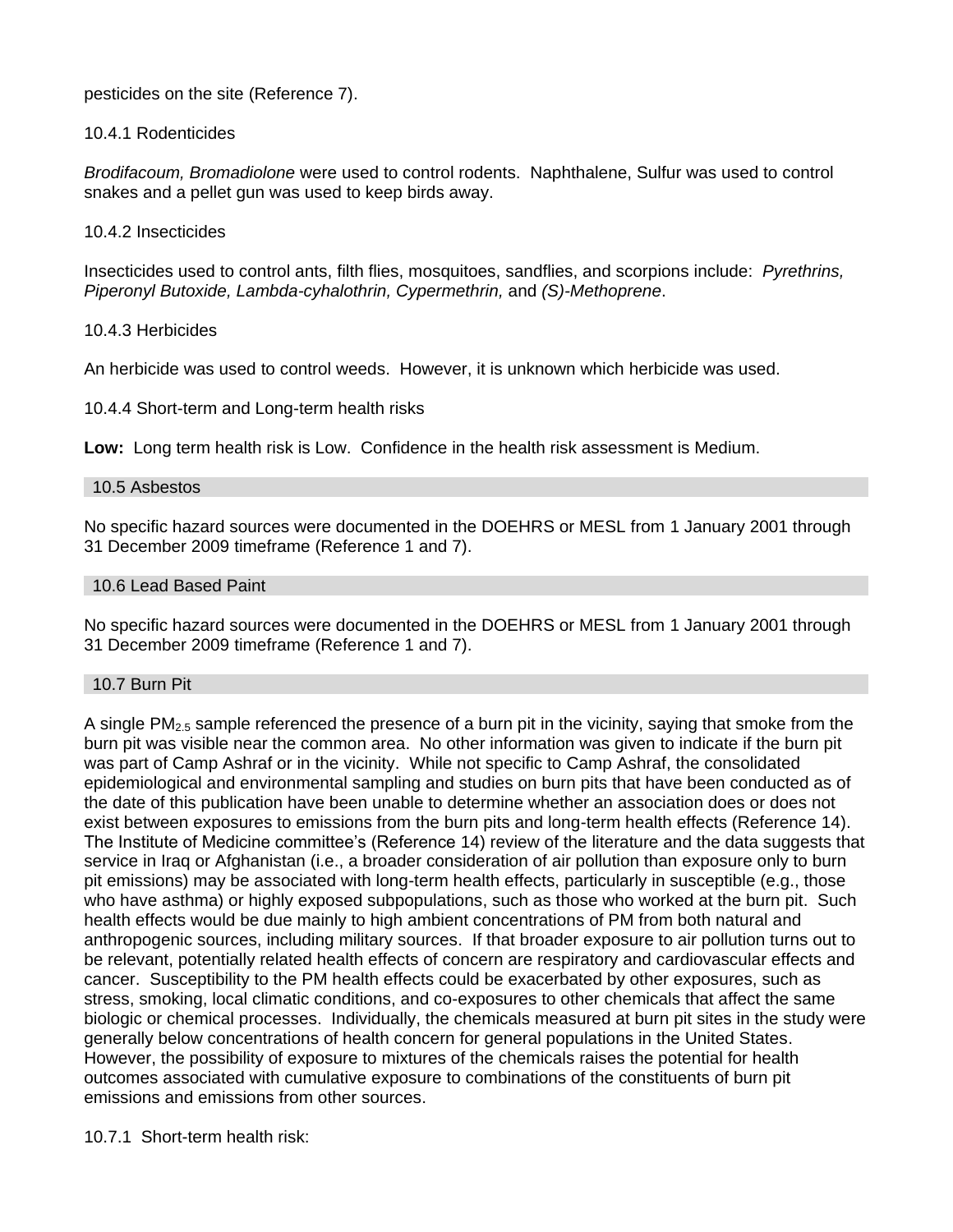No data to evaluate short-term health risks.

10.7.2 Long-term health risk:

Not evaluated-no available health guidelines. The EPA has retracted its long-term NAAQS for PM<sub>10</sub> due to an inability to clearly link chronic health effects with chronic PM<sub>10</sub> exposure levels.

> Page 24 of 26 Reviewed by CENTCOM SG (6 Nov 2017) Final Approval Date (28 February 2018)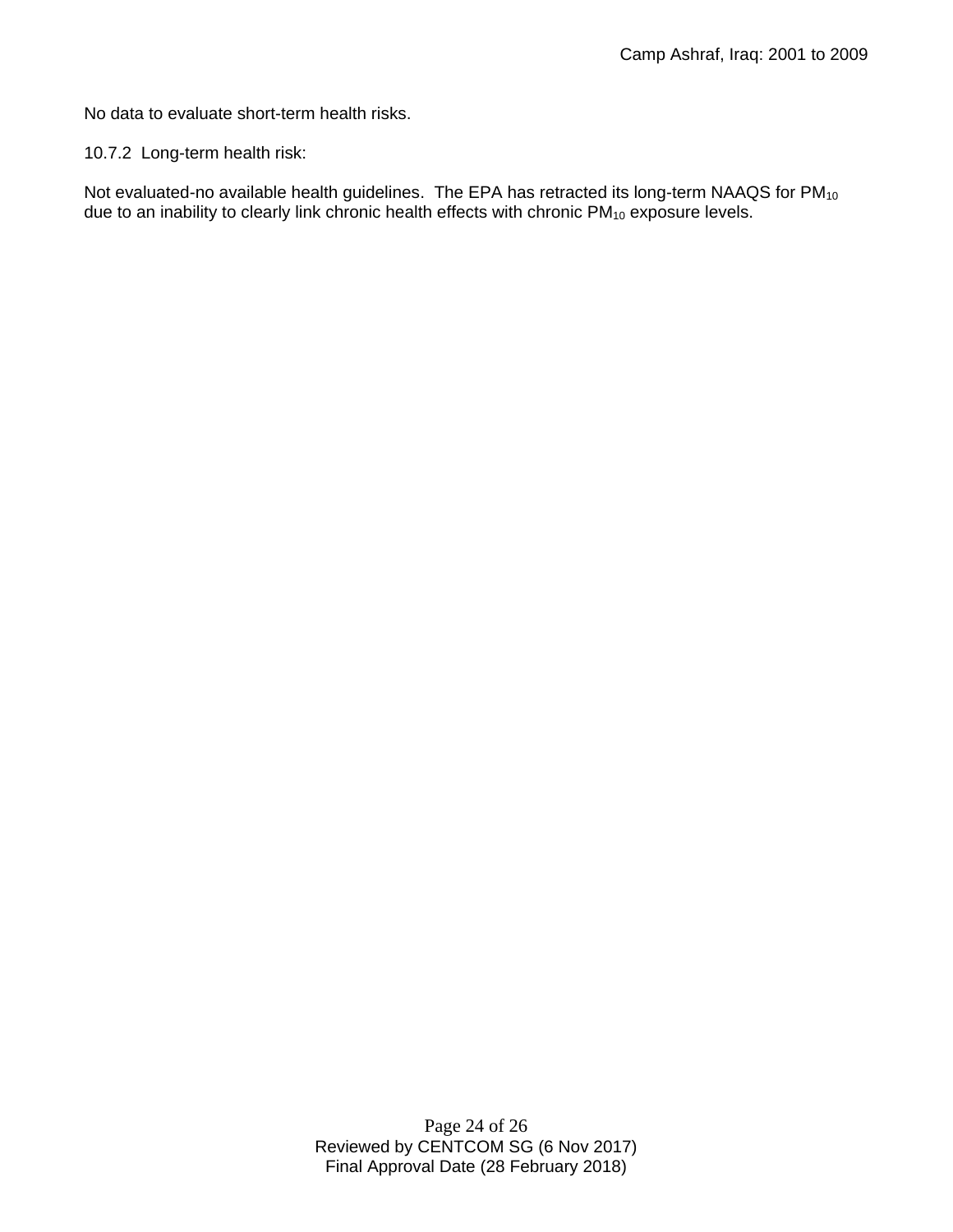## **11 References**

- 1. Defense Occupational and Environmental Health Readiness System (referred to as the DOEHRS-EH database) at https://doehrs-ih.csd.disa.mil/Doehrs/. Department of Defense (DoD) Instruction 6490.03, *Deployment Health*, 2006.
- 2. DoDI 6055.05, Occupational and Environmental Health, 2008.
- 3. Joint Staff Memorandum (MCM) 0017-12, Procedures for Deployment Health Surveillance, 2012.
- 4. National Council of Resistance of Iran, Camp Ashraf & Liberty, 2016, http://ncriran.org/en/about/camp-ashraf-liberty
- 5. USAPHC TG230, June 2013 Revision.
- 6. Singh, A. and Singh, A.K., 2013. ProUCL Version 5.0. 00 Technical Guide-Statistical Software for Environmental Applications for Data Sets with and without Nondetect Observations. *EPA: Washington, WA, USA*.
- 7. DoD MESL Data Portal: https://mesl.apgea.army.mil/mesl/.Some of the data and reports used may be classified or otherwise have some restricted distribution.
- 8. Toxicological Profile for Boron at [https://www.atsdr.cdc.gov/toxprofiles/tp26.pdf,](https://www.atsdr.cdc.gov/toxprofiles/tp26.pdf) U.S. Department of Health and Human Services, November 2010.
- 9. Impact of Malaria Control at

[http://www.who.int/malaria/world\\_malaria\\_report\\_2009/mal2009\\_rep\\_chap4\\_v2.pdf,](http://www.who.int/malaria/world_malaria_report_2009/mal2009_rep_chap4_v2.pdf) World Malaria Report, Center for Disease Control, 2009

- 10. Modification 11 to United States Central Command Individual Protection and Individual Unit Deployment Policy, 2 December 2011.
- 11. Armed Forces Pest Management Board: [http://www.afpmb.org/content/venomous-animals](http://www.afpmb.org/content/venomous-animals-country-i#Iraq)[country-i#Iraq.](http://www.afpmb.org/content/venomous-animals-country-i#Iraq) U.S. Army Garrison - Forest Glen, Silver Spring, MD.
- 12. Clinical Toxinology Resources: [http://www.toxinology.com/.](http://www.toxinology.com/) University of Adelaide, Australia.
- 13. Average Weather in Baghdad: [https://weatherspark.com/y/103217/Average-Weather-in-Baghdad-](https://weatherspark.com/y/103217/Average-Weather-in-Baghdad-Iraq)[Iraq.](https://weatherspark.com/y/103217/Average-Weather-in-Baghdad-Iraq) Weather Spark
- 14. IOM (Institute of Medicine). 2011*.* Long-term health consequences of exposure to burn pits in Iraq and Afghanistan*.* Washington, DC: The National Academies Press.